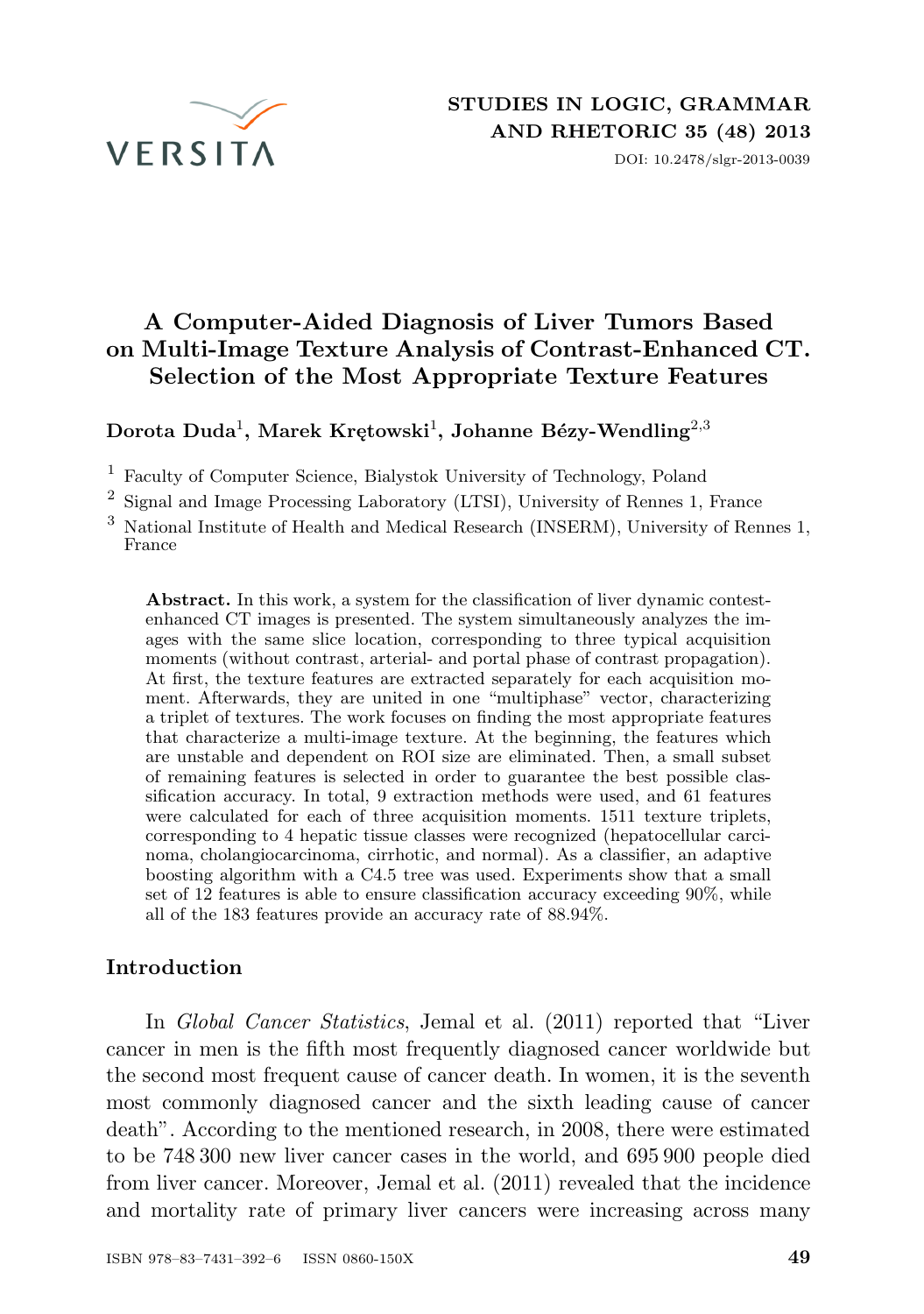parts of the world. Most patients diagnosed with primary liver cancer die within six months of diagnosis. In this context, the earliest possible detection of such a disease becomes critical to successful treatment.

In clinical practice, a preliminary diagnosis of liver disorders is usually based on several contrast-enhanced Computed Tomography (CT) scans. The first series of images are acquired without contrast media injection. The next two series concern two scenarios (*i*) when injected contrast media reaches the liver through the hepatic artery (*hepatic phase*) and (*ii*) when it reaches the liver through the portal vein (*portal phase*). Thus, an enhancement of two vascular trees (branching from the hepatic artery and from the portal vein) is possible. An evolution of the liver tissue region appearance, over the contrast media propagation, could be a discriminating factor in tumor diagnosis.

Visual analysis of liver CT scans, performed by an experienced radiologist, often is not sufficient to correctly recognize the type of pathology. Due to the fact that those performing the analysis are able to identify only a small part of information stored in images, invasive techniques (such as a needle biopsy) still remain a gold standard for a definitive diagnosis of hepatic disorders. The use of invasive procedures could be avoided if doctors had the appropriate tools to interpret the image content. The solution could be the image-based Computer Aided/Assisted Diagnosis/Detection (CAD) systems, which have recently and rapidly become of growing interest. They include many techniques of image analysis, such as organ segmentation, lesion extraction, and tissue characterization, often based on texture analysis (Bruno et al., 1997), combined with classification algorithms. A large number of publications on the subject proves that the (semi)automatic CAD systems appear to be a powerful tool for supporting medical decisions.

Two main stages of work of a typical image-based CAD system exist, regardless of the imaging technique, the organ analyzed, or the possible diseases to diagnose. The first stage is a system preparation for recognition of a certain number of tissue classes. This stage, called *learning* (or *training*), consists in the classifiers' induction from a set of labeled vectors of features. The learning set is created on the basis of the tissue regions, traced on the images, for which a diagnosis has been verified. The second stage is an application of the classifiers to aid a diagnosis.

Our goal is to develop a (semi)automatic CAD system for aiding a diagnosis of hepatic diseases from dynamic contrast-enhanced CT images. The system we are working on simultaneously analyzes the triplets of images of the same slice of the liver, corresponding to the three different moments of contrast media propagation. Several CAD systems based on liver CT im-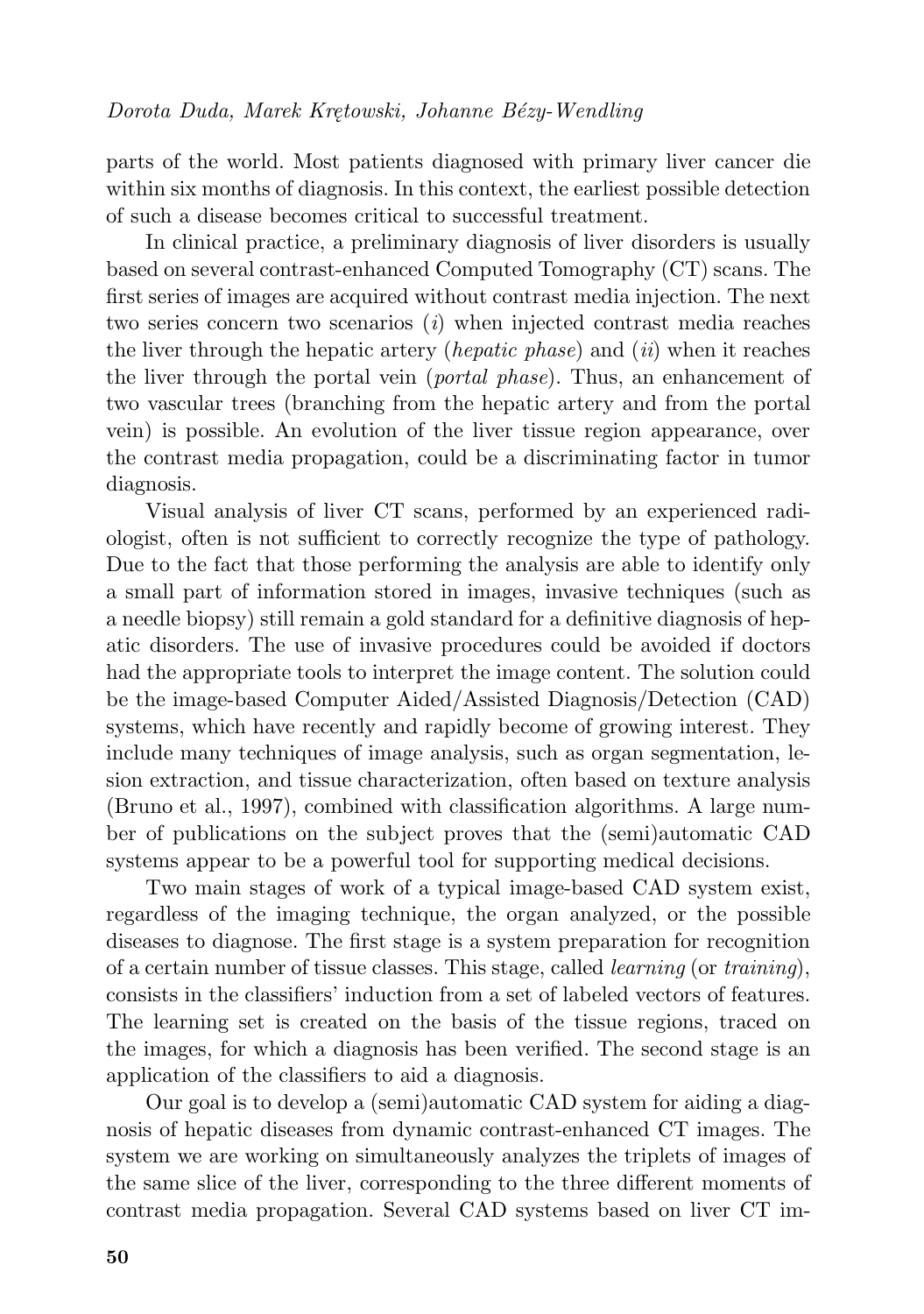ages have already been investigated. Nevertheless, systems taking texture evolution into account over contrast media propagation in hepatic vessels are still rare. In this study, we focus on the choice of texture features that best describe the "triphase" liver texture.

The rest of the paper is organized as follows: at first, we give a short overview of the proposed CAD systems concerning the hepatic diseases diagnosis, based on CT images. Afterwards, we detail the two stages of work of our system. We also discuss some strategies for choosing the most appropriate texture features for triphase texture characterization: (*i*) an assessment of a feature stability and of its dependency on the size of the analyzed image region, (*ii*) feature selection with two searching directions – *Forward* and *Backward*. Then, the classification results obtained with selected features are discussed. Finally, the conclusions and future works are outlined.

#### **Review of Image-Based CAD Systems Based on Liver CT Images**

One of the earliest studies concerning a computer-assisted diagnosis based on liver CT images was undertaken by Chen et al. (1998). Their system was able to automatically find the liver boundaries and to recognize two types of liver tumors: hepatoma and hemangioma. In this system, the image texture was characterized by its fractal dimension and the features obtained from the co-occurrence matrices. A probabilistic neural network was used as a classifier. A similar system, but one able to distinguish a healthy liver and liver disease, was later presented by Husain et al. (2000).

In 2003, Gletsos et al. described a system adapted for recognizing the four types of liver tissue: healthy, hepatic cysts, hemangioma, and hepatocellular carcinoma (HCC). They characterized the textures with the features calculated from the co-occurrence matrices. The classifier was composed of three sequentially placed feed-forward neural networks, trained with a backpropagation algorithm. The same tissue types were recognized in the study presented by Stoitsis et al. (2006). Their system tested several sets of texture features, derived from: the gray-level histogram, the co-occurrence matrices, the run-length matrices, the Laws' texture energy method, and the fractal models. A feature selection, based on genetic algorithms, was performed in order to find the most useful features. Classification was carried out by neural networks and statistical methods. Further continuation of this research has resulted in the creation of a telematics-enabled system for image archiving, management, and diagnosis support (Mougiakakou et al., 2009).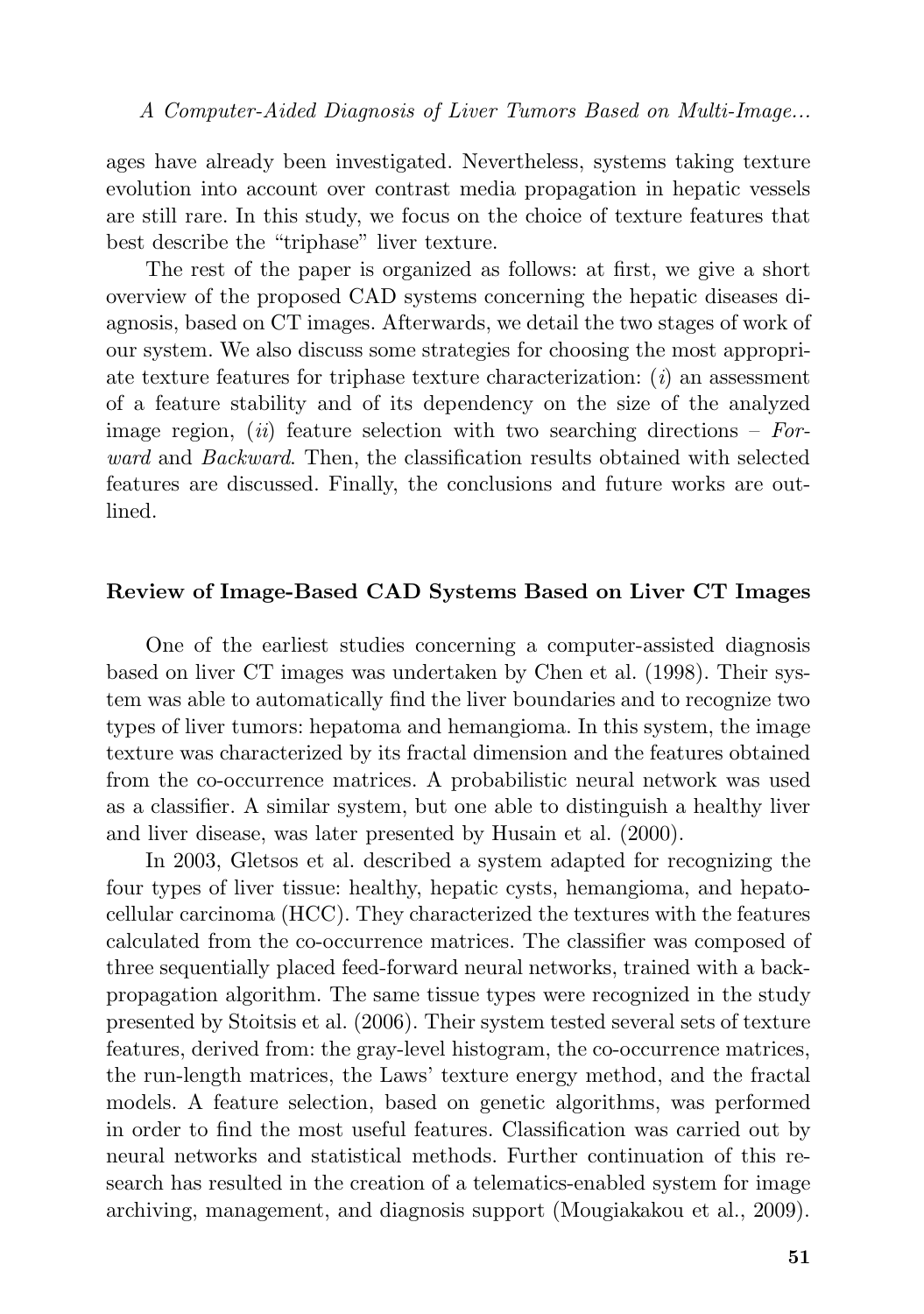This integrated system performed an image preprocessing, a semi-automatic image segmentation, an extraction of texture features, and a classification.

All of the aforementioned systems processed only one image at a time, acquired without contrast media. Later systems used contrast-enhanced images, but they were still adapted for the analysis of a single image. For example, in 2004, Bilello et al. presented a system working on portal-phase images. It combined the methods for detection, characterization and classification of liver hypodense hepatic tissue (cysts, hemangiomas, and metastases). The texture analysis was performed with frequency methods. As classifiers, the support vector machines were used.

The system described by Smutek et al. (2006) focused on the analysis of focal liver lesions. It used the first- and second order texture features. The analyzed images corresponded to the late portal phase. Another system, developed by Lambrou et al. (2006), differentiated healthy and tumor tissue. To extract texture features, it used a wavelet transform method, in combination with three statistical methods (based on the gray level histogram, the co-occurrence matrices, and the run length matrices). In both systems, an ensemble of Bayesian classifiers was applied.

Still, in 2006, Mala et al. described a system adapted for a recognition of HCC, cholangiocarcinoma, hemangioma, and hepatic adenoma. Their system was able to automatically detect regions affected by a disease, characterize a tissue (using methods based on wavelet transform), select the best texture features, and finally classify tissues, using a probabilistic neural network.

In 2009, Wang et al. tested yet another diagnostic system, which worked with the three types of liver tissue: HCC, hemangioma, and normal tissue. This system used four texture analysis methods (based on the gray level histogram, the co-occurrence matrices, the gray level difference matrices, and the run length matrices), and the support vector machines as classifiers.

Finally, in the work presented by Duda et al. (2004), a simultaneous analysis of the three images, corresponding to typical moments of contrast propagation (without contrast, arterial phase, portal phase) was proposed. At first, the three corresponding textures were characterized separately by features obtained from: the gray level histogram, Laws' texture energy method, the co-occurrence matrices, and the run length matrices. Then, the features corresponding to the three related textures were placed together in a one feature vector, characterizing a triphase texture. Three types of liver tissue were recognized: healthy, HCC, and cholangiocarcinoma. The classification results obtained with the triphase textures were significantly better than the results corresponding to each acquisition moment separately. Fur-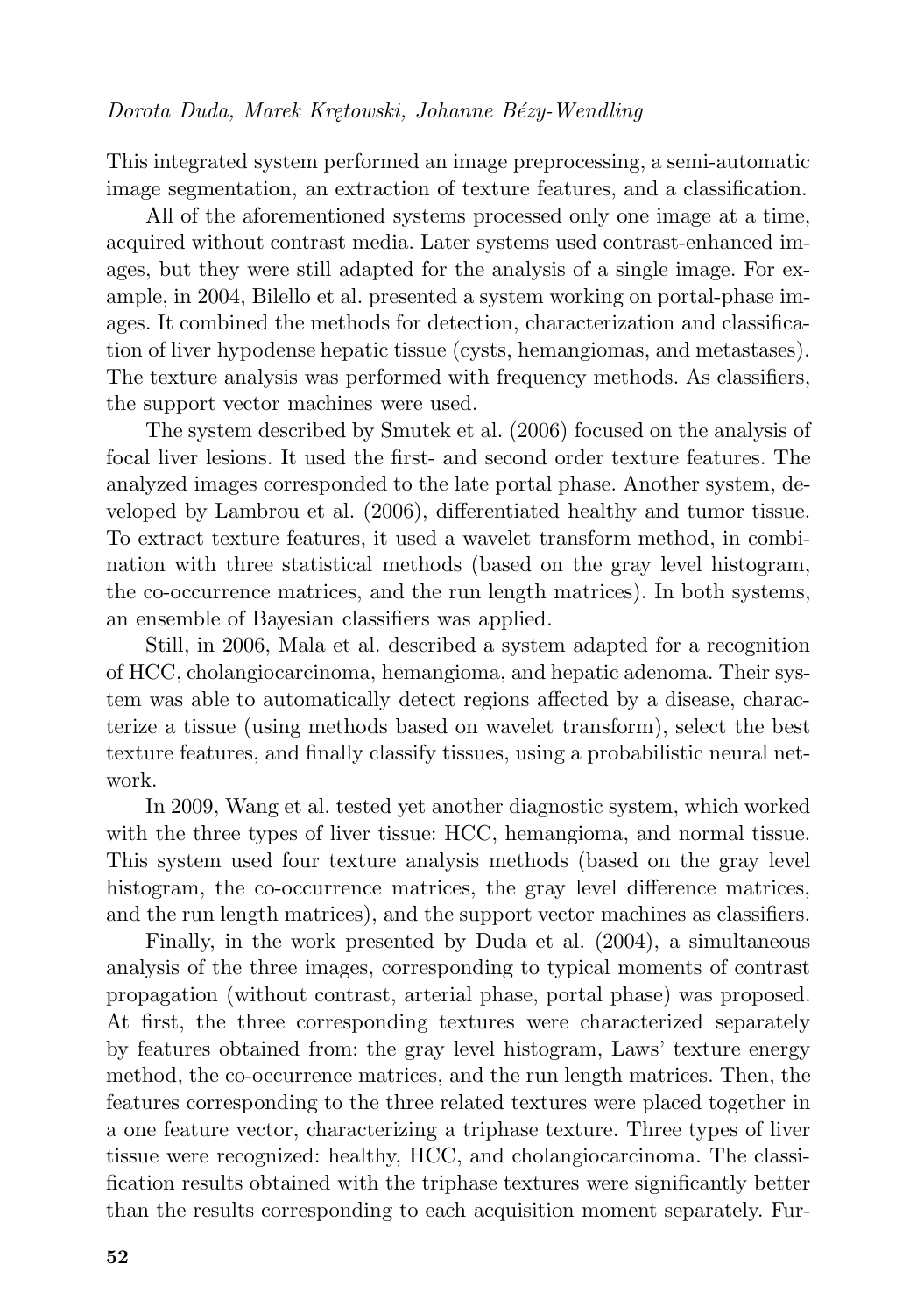ther work on similar data has confirmed that considering texture evolution over contrast media, propagation could considerably improve classification accuracy (Duda et al., 2006).

The idea of a multiphase texture characterization was also exploited by Quatrehomme et al. (2013). In this case, four acquisition moments were considered: the first one was a pre-injection phase, the next three corresponded to arterial, portal, and late phase of contrast media propagation. Five types of hepatic lesions were classified: cysts, adenomas, hemangiomas, HCC, and metastasis. The multiphase vectors were composed of features calculated separately for four acquisition moments and united in a multiphase vector. The results obtained for the "four-phase" textures were significantly better than the single-phase ones. However, this work, like the two previous ones, did not select the most relevant features for each of the considered acquisition moments.

In the work described by Ye et al. (2009) the quadruples of images were analyzed in order to differentiate four tissue classes: normal, cyst, hemangioma, and HCC. Only some combinations of the mean pixel values were considered as temporal features. Nevertheless, they did not outperform the texture features (based on the gray level histogram and the co-occurrence matrices) considered separately for each of four phases.

# **Methods**

The two previously described stages of work can also be distinguished in the system that we are developing. The first stage – the construction of the classifiers from the preprocessed database of image triplets – is depicted in Figure 1. After a database creation, triplets of images are formed. An (ordered) triplet contains the images acquired at the same slice location. Each of the images in the triplet corresponds to a different moment of contrast media propagation in the hepatic vessels. The first of them is acquired without contrast, the second and the third – after its injection, in the two typical phases of its propagation, arterial and portal, respectively. The next step, the preprocessing of images, could be optional. It aims at improving the contrast, eliminating the noise or the artifacts. Then, a Region of Interest (ROI) is drawn on each of the three images. The three corresponding ROIs are of the same size and of the same anatomical position. Afterwards, a label is attributed to each triplet of ROIs. It refers to a tissue class, determined on the basis of a verified diagnosis, for example, confirmed by a histopathological study. Then follows a tissue characterization. It is based on the texture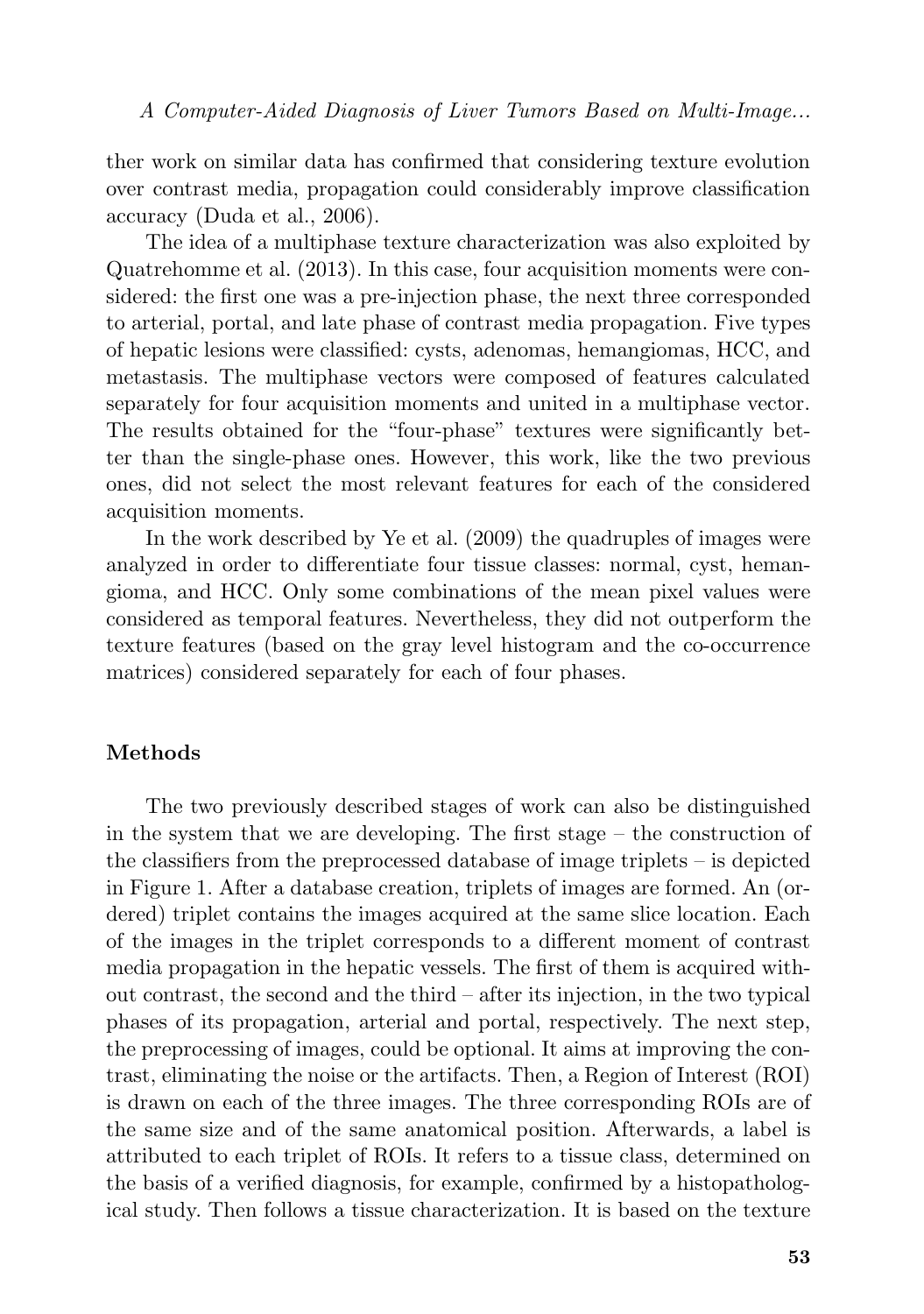



**Figure 1. The system for texture-based classification of liver tissues. First stage of work: a construction of the classifiers from the preprocessed database of triplets of images. C and H stand for liver tissue classes, cirrhosis and HCC, respectively**

analysis and consists of calculating a set of numerical parameters in order to measure different texture properties, e.g. coarseness, homogeneity, entropy, or local contrast. Such numerical descriptions of the texture are called *texture features*. The tissue characterization is firstly made separately for each of the three corresponding ROIs. Each of the ROIs is characterized with the same features. Then, features corresponding to the three ROIs (thus – to the three acquisition moments) are placed together in the one triphase complex vector, characterizing the triplet of ROIs. This vector contains the information about tissue properties that change over different contrast product concentrations in the vessels. The set of labeled feature vectors is called the training (or the learning) set. Often, not all features are equally useful for a tissue description. For this reason, the selection of the most suitable ones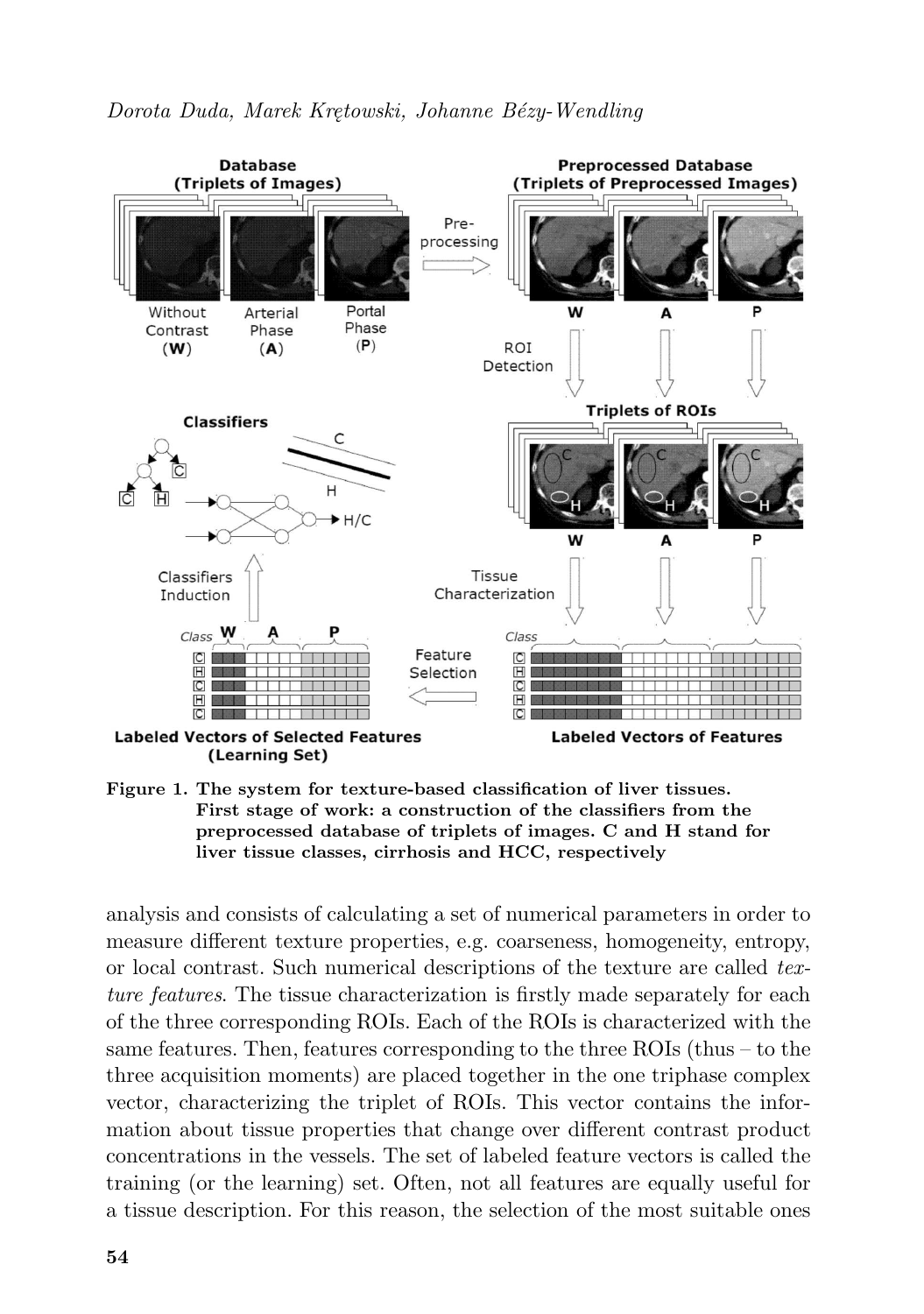

**Figure 2. The system for texture-based classification of liver tissues. Second stage of work: application of the classifiers to aid a diagnosis. C and H stand for liver tissue classes, cirrhosis and HCC, respectively**

is made. The subsets of features selected for different acquisition moments could differ. Finally, one or several classifiers are constructed on the basis of the training set, composed of vectors of selected features.

The second stage of the system work, i.e., its application to aid a diagnosis, is presented in Figure 2. At this stage, a triplet of images, visualizing the same part of liver, but in the three typical phases of contrast propagation, is necessary. If the image preprocessing was performed at the first stage, now it is also performed, in order to obtain the same properties of the images, as they were in a previous stage. Then, a triplet ROIs is traced, one ROI on each image. Each ROI is characterized with the features that were selected in the previous stage. Features obtained for the three ROIs are placed in one triphase vector. Finally, the classifiers are used in order to propose the most probable tissue class. Such a class is one of the classes considered in the first stage of system work.

One of the major problems encountered during the construction of such systems is a choice of features for the proper tissue characterization. So far, a wide variety of methods for texture feature extraction have been proposed.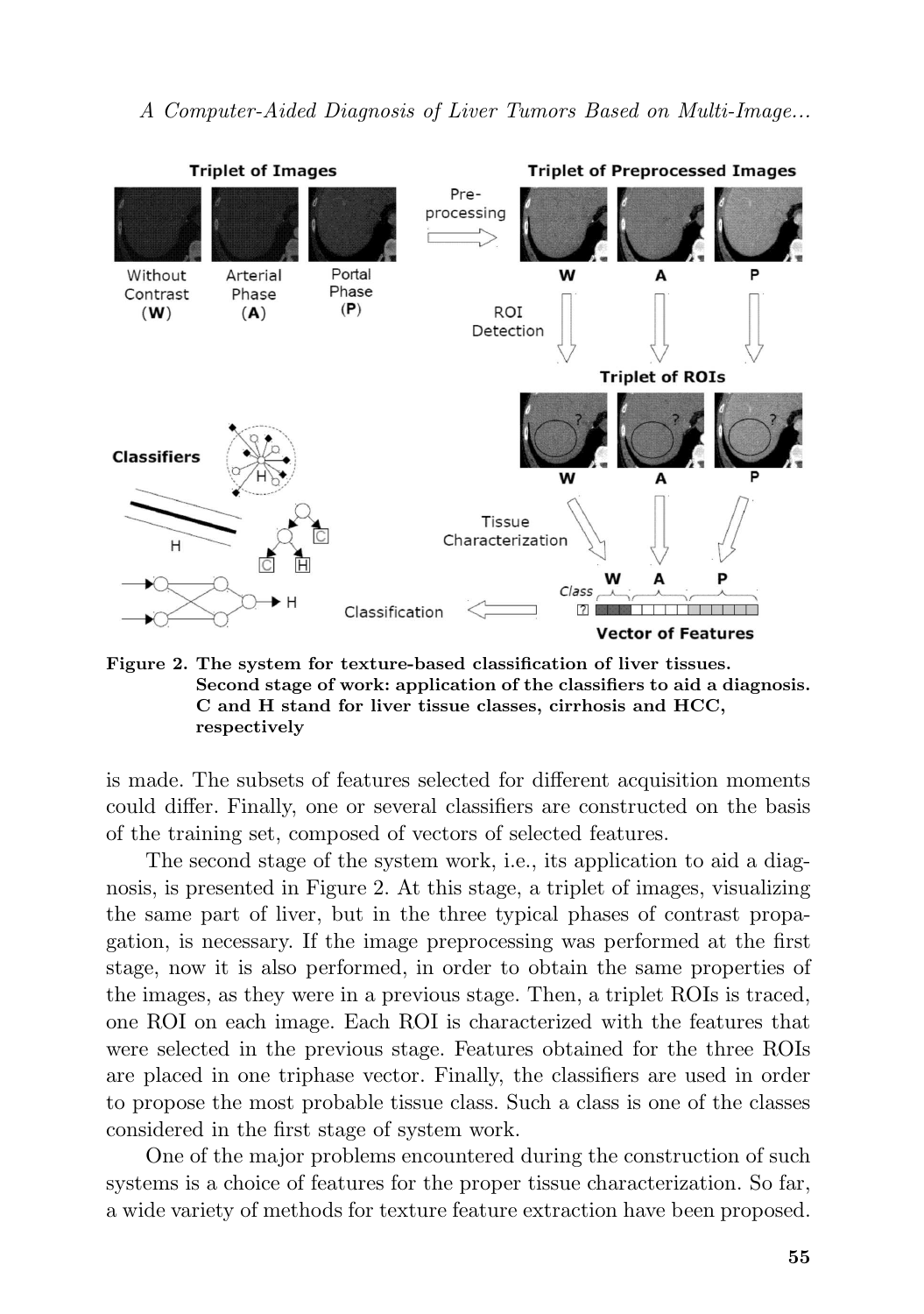# *Dorota Duda, Marek Krętowski, Johanne B´ezy-Wendling*

They allow the calculation of tens or even hundreds of features describing the various properties of visualized tissue. There is no such set of features that fits each problem, regardless of imaging techniques, acquisition conditions, or the organ that is visualized. However, applying all available features could be impossible for many reasons. Too many features, especially far in excess of the number of objects, could result in data overfitting. The presence of redundant or not reliable features could diminish the classification accuracy. Moreover, handling a relatively big set of observations, described by a large number of features, requires considerable memory resources and can be very time consuming. In the next part of the work, some important aspects for choosing the most relevant features will be discussed.

The ability to properly characterize tissue could be preliminarily assessed taking into account the instability (or the stability) of the feature. If a slight displacement of the ROI results in a significant change in the feature value, the feature can be considered unstable, thus not reliable in the tissue characterization process.

Another way to evaluate the usefulness of the feature could be assessment of its dependency on a ROI size. This is particularly important when the ROI size is different for different patients or for different images (which is true in the case of the database that we explore).

The instability of a feature and its dependency on the ROI size can be determined by a standard coefficient of variation (CV). The coefficient of variation is calculated from a set of feature values, obtained for ROIs located at very close positions, or having almost the same size. It expresses the importance of the variability of several feature values (given by the standard deviation) compared to the absolute value of their average. The more unstable the feature is, the greater its coefficient of variation and the lower its reliability in the process of tissue characterization. We consider that the CV of a feature should not exceed a certain threshold, in order to consider the feature as stable.

In our work, we use the same sets of square ROIs in order to assess both the stability of the feature and its dependency on the ROI size. In each case, the coefficient of variation is calculated on the basis of the same number of feature values obtained, respectively, from ROIs of almost the same locations (approach *Displace*) or from the ROIs of almost the same sizes (approach *Size Changing*). For the first approach, the initial ROI size is first slightly decreased, then the reduced ROI is successively displaced, in order to take all the possible positions within its initial boundaries. For the second approach, the successive ROI vertices are moved by one pixel towards the ROI center, in order to obtain smaller and smaller square ROIs.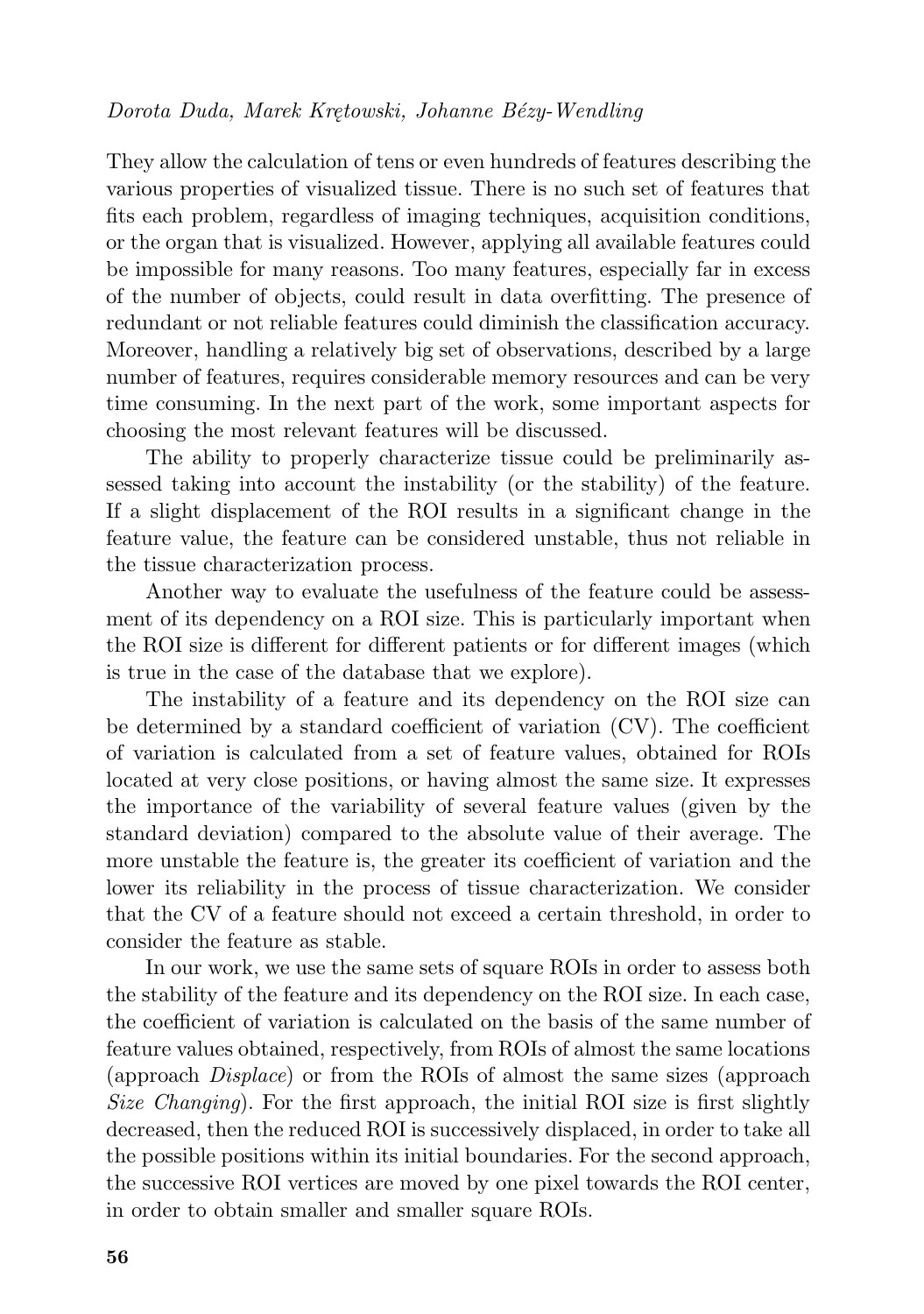The coefficient of variation, obtained with the approaches *Displace* and *Size Changing* is denoted, respectively,  $CV_D$  and  $CV_S$ . Only the features with relatively small values of both  $CV_D$  and  $CV_S$ , thus insensitive both to small ROI displacements and to small changes in ROI size, are considered in further analyses.

After identifying the features with a relatively low coefficient of variation, the next step is to assess which subset of them ensures the best possible classification accuracy. When a set of available texture features is large, an evaluation of all of its possible subsets is impossible; the number of subsets of an N-element set is  $2^N$ . Also, there can exist many different feature combinations that ensure comparable classification results. Due to these facts, it is possible and sufficient to test only a small part of the whole subset space.

We perform the feature selection using two searching directions (*Forward*, and *Backward*) in order to test a certain number of feature subsets. Each time, the quality of candidate feature subset is assessed by the classification accuracy ensured with the proposed subset. When the classification accuracy does not grow significantly while adding (in the *Forward* method) or eliminating (*Backward*) the new features, the search stops.

In our work, we propose repeating the following procedure many times: At first, a certain part of observations is randomly chosen from the initial set of observations. Afterwards, a feature selection is performed only on this part of chosen observations. After a multiple repetition of this procedure, we count how often each feature occurs in the final subset of selected features. On the basis of this "feature incidence frequency" a ranking of features is made. Then, we examine how many first features from the ranking are sufficient to ensure the best possible classification accuracy, using the whole set of observations. We suspect that such an approach ensures a better generalization than one single execution of feature selection on the entire observation set. We conduct our experiments separately for *Forward* and *Backward* searching directions.

# **Experimental Setup**

The images were gathered in two hospitals in Rennes (France): Eugene Marquis Anticancer Center (Department of Medical Imaging, Radio Diagnosis Unit) and the University Hospital Pontchaillou (Department of Radiology). The images from the first center were acquired on the *HiSpeed NX*/*i* device, produced by *GE Medical Systems*. In total, studies on 28 patients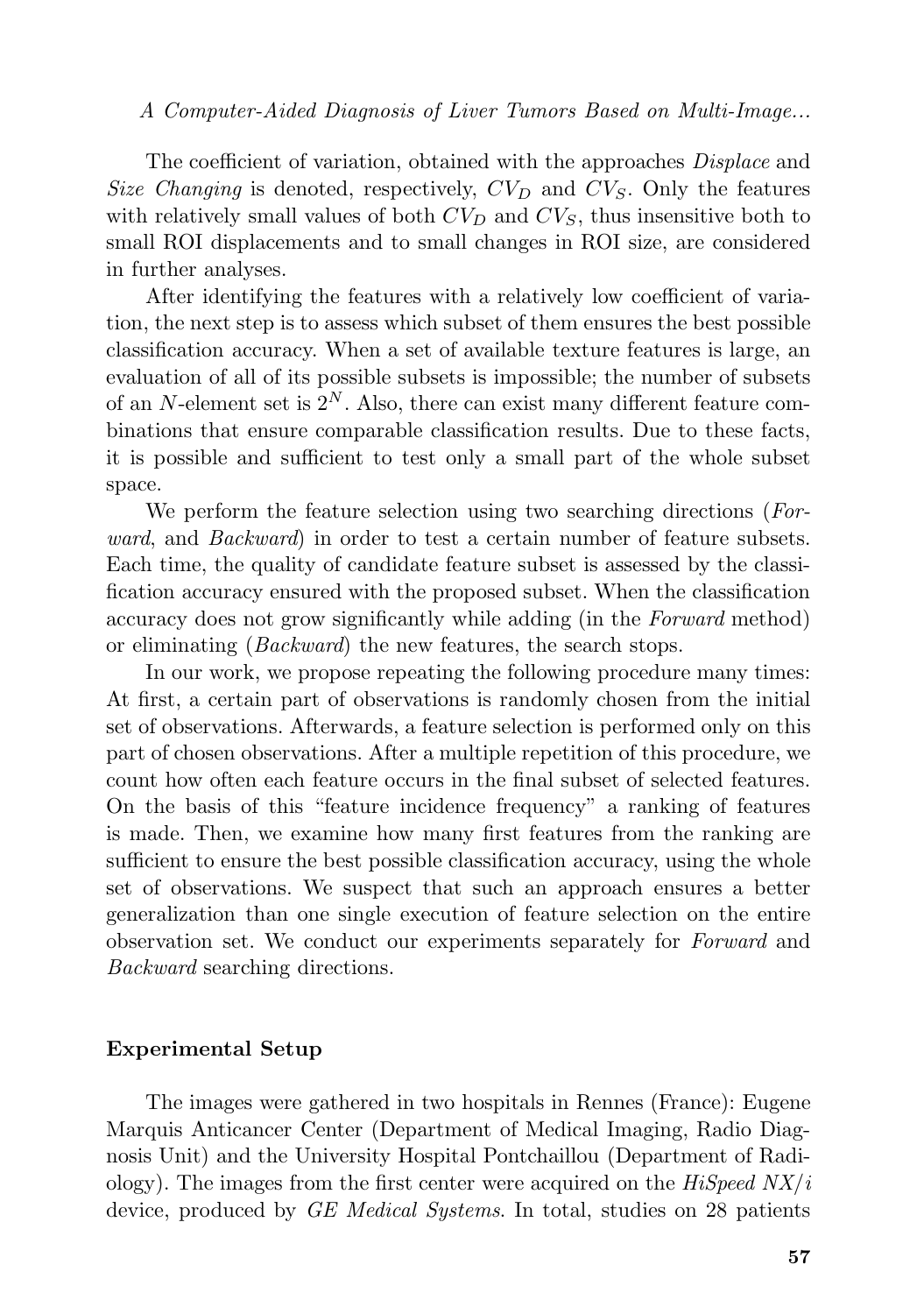from this center were available. 21 of them were characterized by a slice thickness of 7 mm, the remaining  $7 - by$  a slice thickness of 5 mm. The images from the second center were acquired on the *LightSpeed16* device (*GE Medical Systems*). They corresponded to 48 patients, and were all characterized by a 5 mm slice thickness.

All the images from both hospitals (about 100 images for each patient examination) were acquired using a helical scanner. A standard amount of contrast agent (100 ml) was injected into the patient's arm vein, at a rate of 4 ml/s. The acquisition of images corresponding to the arterial phase of the contrast agent propagation started about 20 seconds after the beginning of the injection. The images corresponding to the portal phase were acquired from 30 to 40 seconds later.

The images were initially stored in DICOM format, of 4096 gray levels. The minimum gray level (zero) corresponded to –2048 Hounsfield Units (HU) and the maximum gray level (4095) corresponded to 2047 HU. All the images were of the size  $512 \times 512$  pixels. Their reconstruction diameter was between 330 mm and 500 mm.

Four classes of liver tissue were distinguished: HCC (the most frequently observed primary liver tumor), cholangiocarcinoma, the cirrhotic liver, and the healthy liver.

ROIs were manually drawn, as large as possible, on the images, avoiding the big vessels. They entered into the two disjoint ROI sets. The first set (named *Square-ROI-Set*), composed of only square ROIs of the same size  $(60\times60)$  pixels), was used for assessing the stability of the texture features. It included 62 ROIs for each of: 2 available slice thicknesses, 4 tissue classes, and 3 acquisition moments  $(2 \cdot 4 \cdot 3 \cdot 62 = 1488 \text{ ROIs in total})$ . The second one (named *Circular-ROI-Set*) was composed of only circular ROIs with a diameter ranging from 20 to 130 pixels. This ROI set was created on the basis of 2961 images (987 images for each of the three acquisition moments). In total, it included 4533 ROIs (1511 triplets of ROIs), 3·319 ROIs for HCC, 3 · 222 ROIs for cholangiocarcinoma, 3 · 433 ROIs for the cirrhotic liver, and 3 · 537 ROIs for the normal liver.

All the considered images were pre-processed. Since it was found that the range of pixel values characterizing the pixels belonging to all considered ROIs was less than  $256 = 2^8$  (more precisely, it was 248), the DICOM images were converted to a 8-bit BMP format. Such a conversion (*windowing*) was done taking the *window width* of 256 levels (HU), and the *window center* of 70 HU. Thus, all the differences in gray levels between all the pixel pairs belonging to considered ROIs were preserved in the resulting images.

On the basis of 8-bit BMP images, 61 texture features were calculated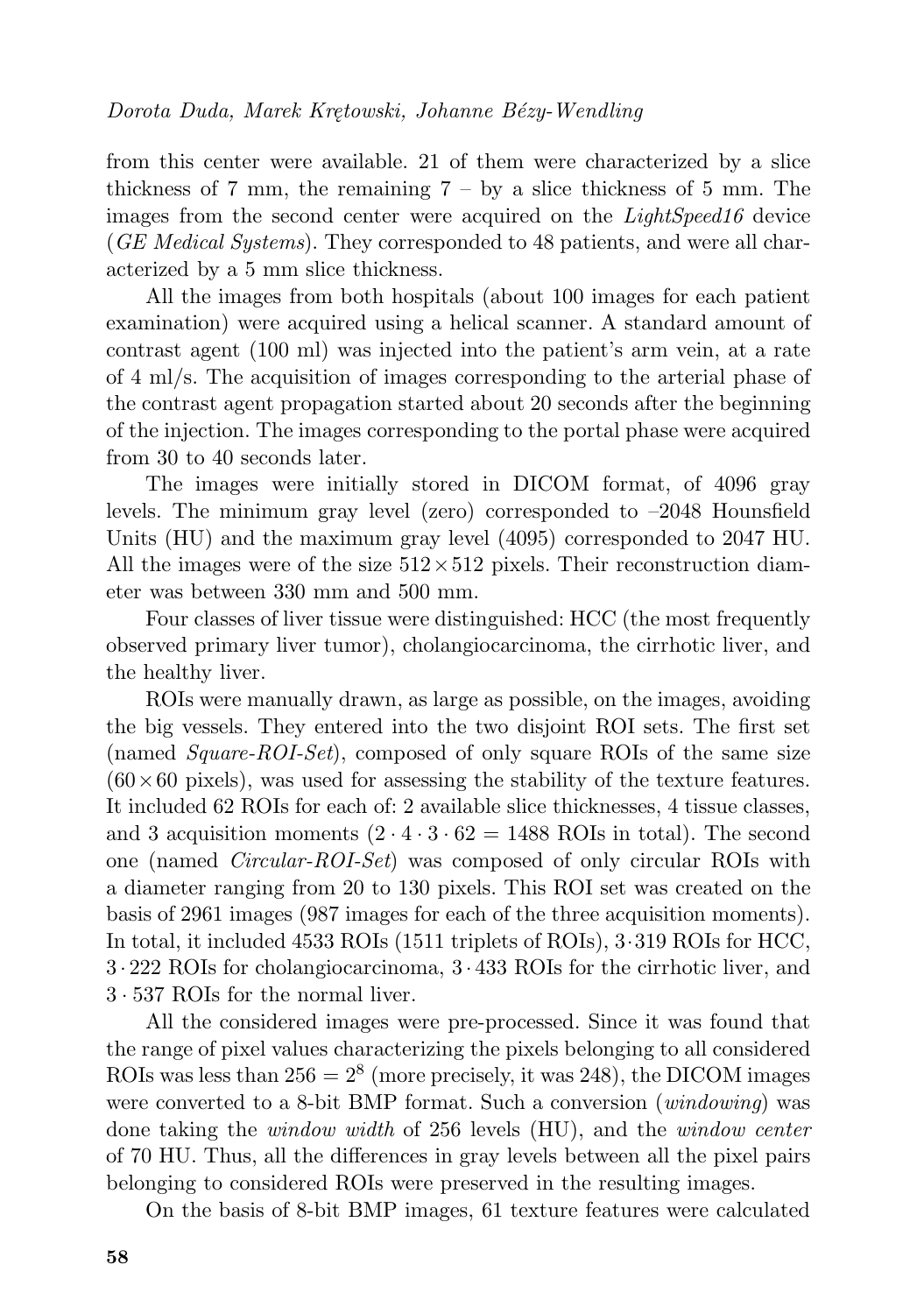separately for each of the three acquisition moments. For this purpose, the *MIP* (*Medical Image Processing*) *Application* was used. This application was created at the Faculty of Computer Science, Bialystok University of Technology (Poland) and at the Signal and Image Processing Laboratory, Rennes 1 University (France). One of its modules, *Texture Analyzer*, enabled us to extract the texture features, based on the following methods:

- First Order statistics, abbreviated FO,
- Gradient based, GB,
- Co-Occurrence Matrices, COM (Haralick et al., 1973),
- Run Length Matrices, RLM (Chu et al., 1990; Galloway, 1975),
- Gray Level Difference Matrices, GLDM (Weszka et al., 1976),
- Laws Texture Energy, LTE (Laws, 1980),
- Fractal based, FB (Chen et al., 1989),
- Texture Feature Coding Method, TFC (Horng et al., 1996),
- Autocorrelation, AC (Gonzalez et al., 2002).

Table 1 contains the names of features obtained from each method.

|  |  |  |  |  | Table 1. Texture features chosen for evaluation |
|--|--|--|--|--|-------------------------------------------------|
|--|--|--|--|--|-------------------------------------------------|

| Method      | Features                                                                                                            |  |  |  |  |
|-------------|---------------------------------------------------------------------------------------------------------------------|--|--|--|--|
| AC          | Autocorr                                                                                                            |  |  |  |  |
| COM         | AngSecMom, InvDiffMom, Entr, Corr, Contrast, DiffAvg, DiffEntr, DiffVar,<br>$SumAvg$ , $SumEntr$ , $SumVar$         |  |  |  |  |
| <b>FB</b>   | FractalDim, FractalArea                                                                                             |  |  |  |  |
| FО          | Avg. Var. Skew. Kurt                                                                                                |  |  |  |  |
| GВ          | GradAvg, GradVar, GradSkew, GradKurt                                                                                |  |  |  |  |
| <b>GLDM</b> | DAvg, DEntr, DAngSecMom, DInvDiffMom, DContrast                                                                     |  |  |  |  |
| LTE         | E3L3, S3L3, S3E3, E3E3, S3S3, E5L5, S5L5, W5L5, R5L5, S5E5, W5E5,<br>R5E5, W5S5, R5S5, R5W5, E5E5, S5S5, W5W5, R5R5 |  |  |  |  |
| <b>RLM</b>  | Fraction, $RLNonUni$ , $GLNonUni$ , $LongEmp$ , $ShortEmp$ , $LowGLREmp$ ,<br>High GLREmp, RLEntr                   |  |  |  |  |
| TFC         | MeanConv, CodeEntr, Coarse, Hom, CodeVar, ResSim, CodeSim                                                           |  |  |  |  |

When applying the COM, GLDM, and RLM methods, the number of gray levels was reduced from 256, used initially, to 64. Other methods used the whole range of 256 levels.

The co-occurrence matrices and the gray level difference matrices were constructed separately for 4 standard directions  $(0^{\circ}, 45^{\circ}, 90^{\circ}, 135^{\circ})$  and for 5 different distances between the pixel pairs, going from 1 to 5. From each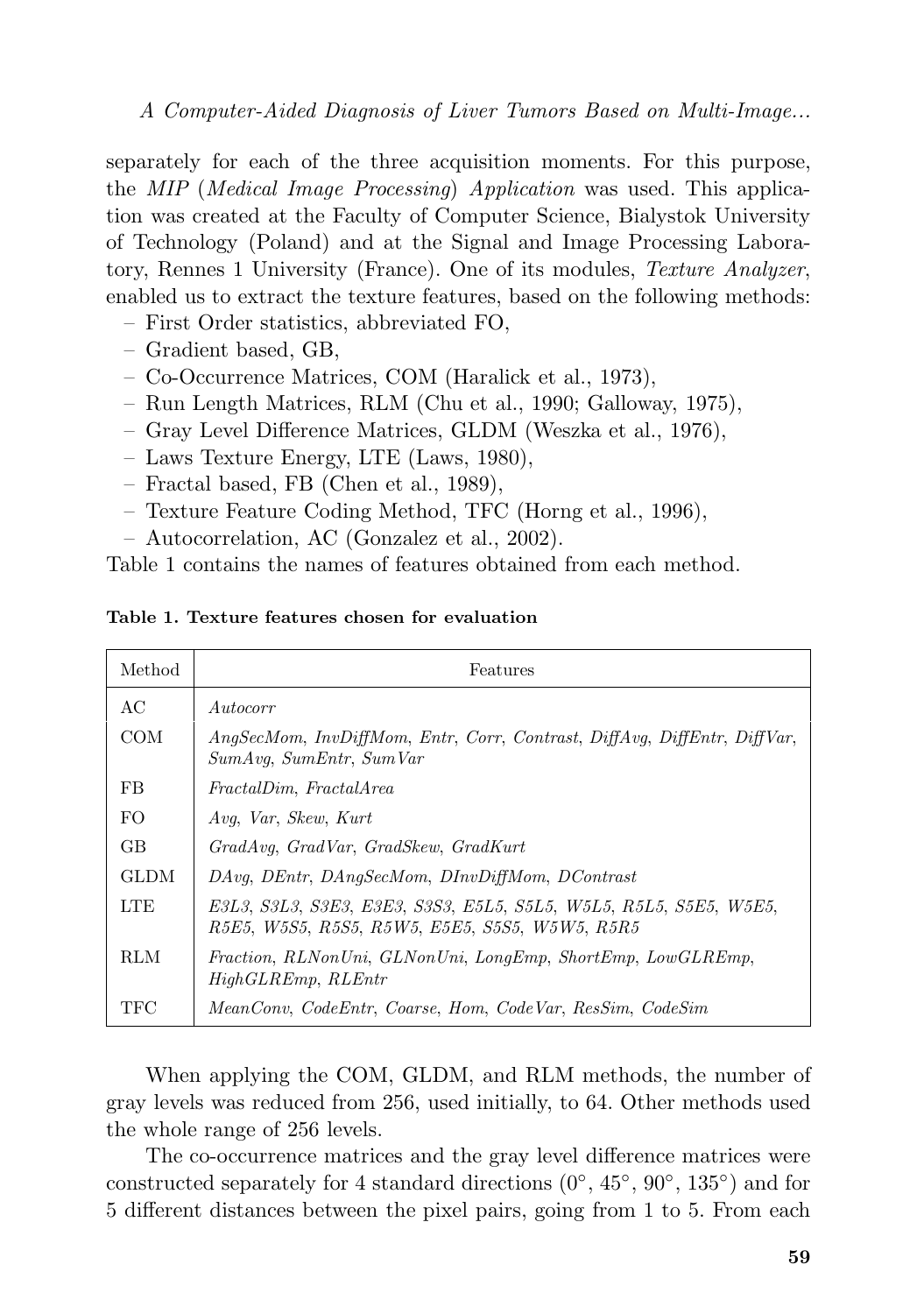of 20 thus obtained matrices, the same features were calculated, 11 features by the COM method and 5 features by the GLDM method. Then, 20 values of the same feature, corresponding to different directions and pixel distances, were averaged in order to obtain only one value per feature. The run-length matrices were also constructed for 4 standard directions. Each of them served to calculate the 8 features. The 4 values of the same feature, obtained for different directions of pixel runs, were averaged.

The normalized autocorrelation coefficients (AC method) and the 2 among 7 TFC features (*CodeEntr*, *CodeSim*) were also calculated separately for 4 standard directions, and for 5 different pixel distances, going from 1 to 5. Then, an average of 20 feature values were used to characterize a liver tissue. The remaining 5 TFC features were obtained by averaging 4 values of the same feature, calculated separately for 4 standard directions.

The FB method was based on the fractional Brownian motion model (Chen et al., 1998) and considered 4 pixel distances (1, 2, 3, and 4).

The LTE method provided 19 features, obtained either by the application of 24 filtering masks of  $5\times 5$  size or the application of 8 masks of  $3\times3$  size. In the first case, 4 symmetric masks and 10 pairs of asymmetric ones, each pair consisting of a mask and its transposition, were used, in the second  $-2$  symmetric masks and 3 pairs of asymmetric ones (a mask and its transposition). The sum of elements of each convolution matrix was equal to zero. For each pair of asymmetric masks, the resulting images were added. Images obtained with an application of symmetric masks were multiplied by two. Finally, the entropies of 14 or 5 thus obtained images (with, respectively,  $5\times 5$  masks, and  $3\times 3$  masks) served as texture features.

In order to assess the feature stability and its dependency on the ROI size, the *Square-ROI-Set* was used. The assessment of the coefficient of variation was performed separately for each of its 24 subsets. Two approaches were separately applied for calculating the coefficient of variation for each feature: *Displace* (giving the  $CV<sub>D</sub>$  value) and *Size Changing* (for  $CV<sub>S</sub>$ ). The coefficient of variation was always calculated on the basis of 9 feature values. In the *Displace* approach, the ROI was reduced to a  $58 \times 58$  square in order to take the 9 possible positions inside its initial boundaries. In the *Size Changing* approach, the 9 considered ROIs were of sizes going from  $60 \times 60$ to  $52 \times 52$ . For each of the 24 subsets, the average of 62 values of coefficient of variation, obtained separately for each of 62 ROIs, was used for further analyses.

Next, the experiment consisted of selecting a subset of features ensuring the best possible classification accuracy. In this step, only the triplets of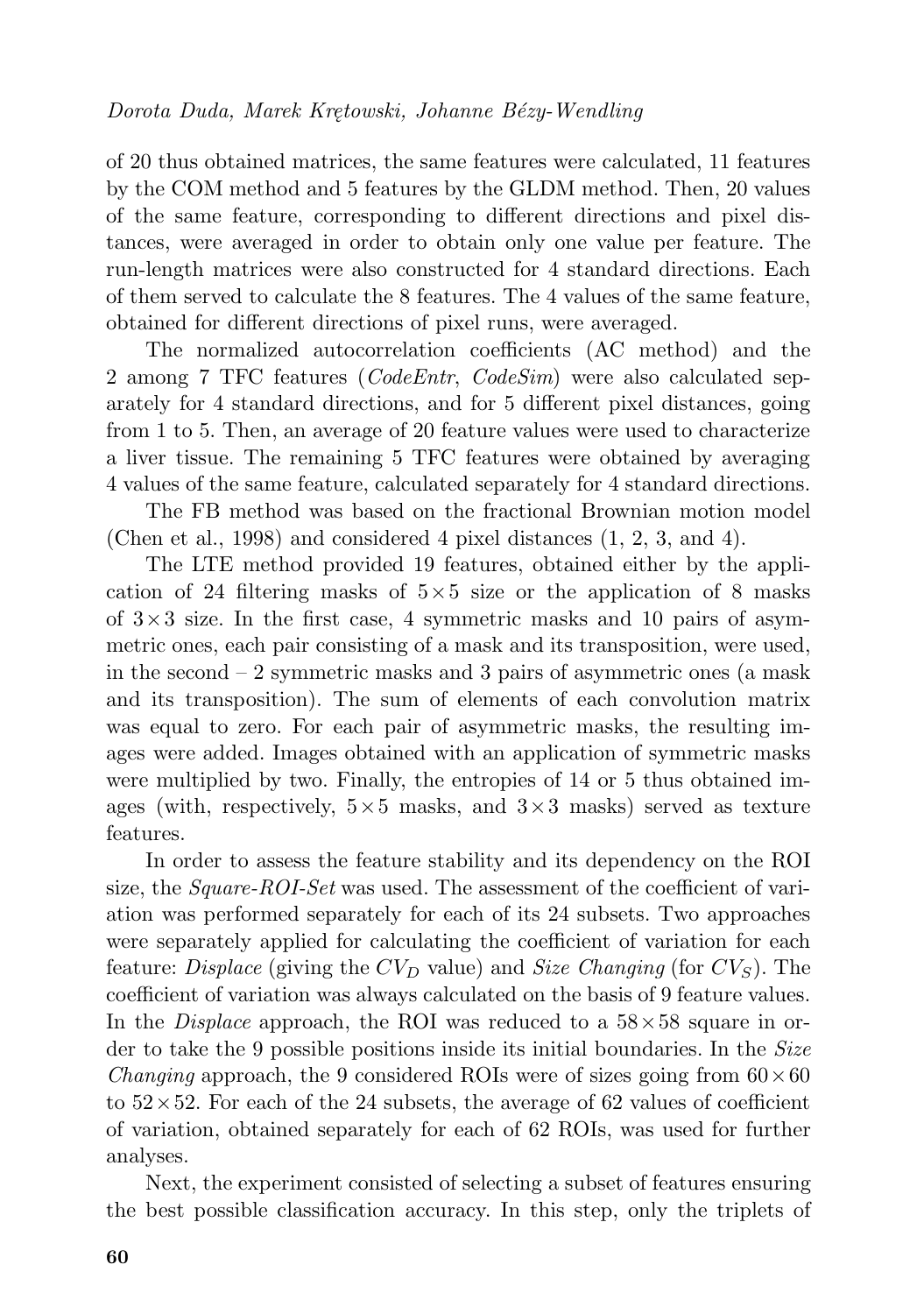ROIs from the *Circular-ROI-Set* were used. Each triplet was described by 120 texture features, 40 features for each acquisition moment. Only the features insensitive both to small ROI displacements and to small changes in ROI size were considered. This experiment was performed with the *Weka* software (Hall et al., 2009). The following selection settings were applied: the wrapper method – as an evaluator of each tested subset of features (*WraperSubserEval*), the *C4.5* tree (Quinlan, 1993) (called *J48* in *Weka*), as a classifier, and the *BestFirst* searching strategy with the two searching directions, *Forward* and *Backward* (tested separately). The selection was repeated 100 times. Each time  $1007 = 1511 \cdot 2/3$  multiphase feature vectors were randomly chosen for the selection experiment. On the basis of the 100 obtained subsets of selected features, the feature incidence frequency ranking was made.

Finally, for the classification experiment, the entire *Circular-ROI-Set* was used. Each triplet of ROIs was described only by several or several dozen selected texture features, occupying the first positions of the feature incidence frequency ranking. Different numbers of first ranked features were used. The classification was performed with *Weka*, using an *Ensemble of Classifiers* with an adaptive boosting voting scheme (Freund et al., 1997), called *AdaBoostM1* in *Weka*, and a *C4.5* tree (*J48*) as the underlying algorithm. The number of iterations for the *AdaBoostM1* algorithm was 100. The classification accuracy was estimated by 10-fold cross-validation, repeated 10 times.

# **Results and Discussion**

First, we assessed the feature stability and its dependency on the ROI size. Since the presentation of all the coefficients of variation obtained for each of the 61 features (24 values of  $CV<sub>D</sub>$ , and 24 values of  $CV<sub>S</sub>$ ) would occupy too much space, we limit ourselves, for the moment, to the presentation of general conclusions, drawn from the whole set of results.

– Regardless of the approach (*Displace* or *Size Changing*) and, as far as the same slice thickness is considered, the three averaged coefficient of variation values  $(CV_D \text{ or } CV_S)$ , obtained for the three acquisition moments do not differ significantly. Nor do they differ between 4 tissue classes. However, for the *Size Changing* approach, the highest of  $4\,CV<sub>S</sub>$  values, obtained for different classes, but corresponding to the same slice thicknesses and the same acquisition moment, is observed slightly more frequently for the tumor tissue.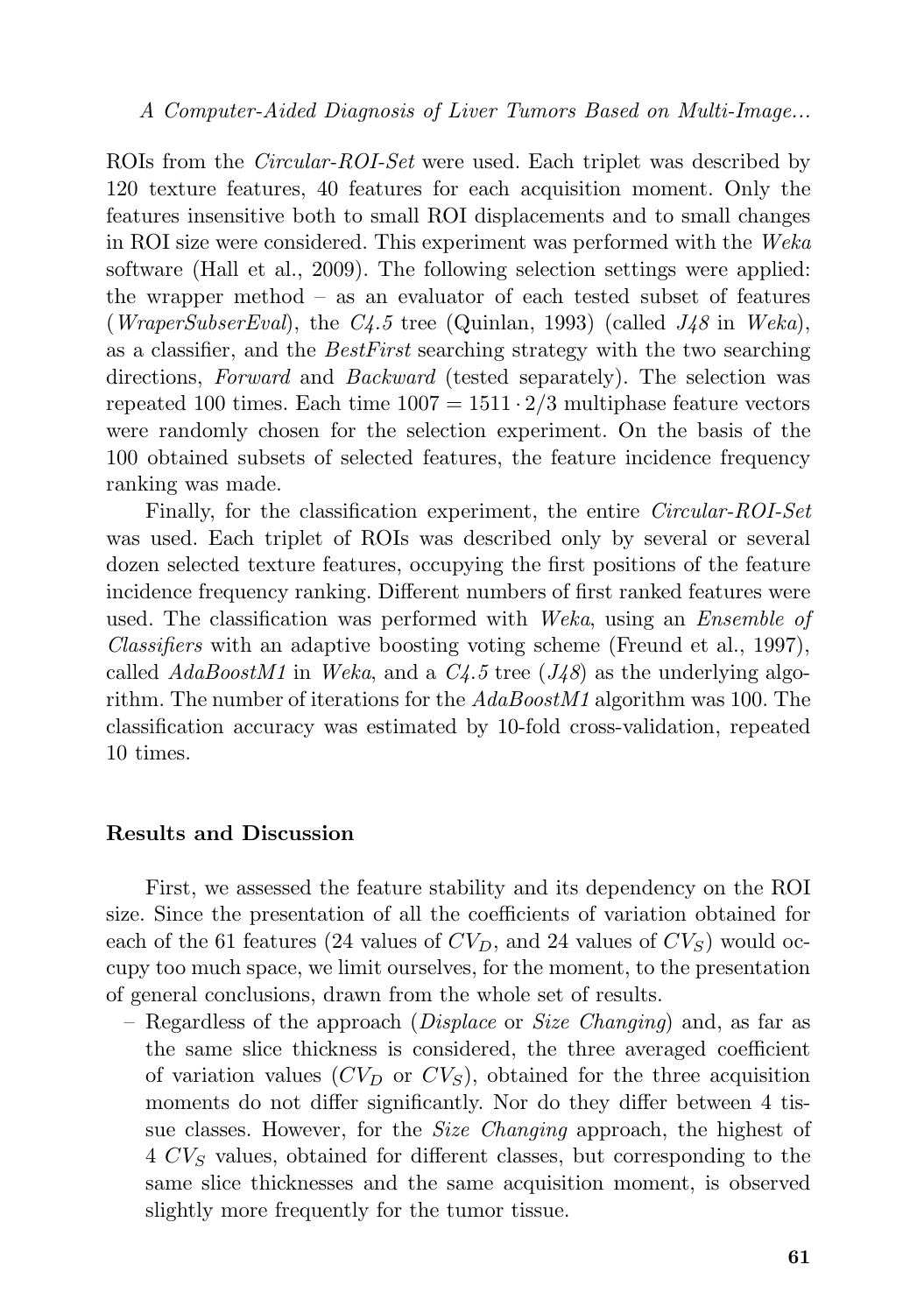# *Dorota Duda, Marek Krętowski, Johanne B´ezy-Wendling*

**Table 2. Maximum feature CV value (among the values corresponding to 2 approaches, 3 acquisition moments, and 4 classes) obtained for different slice thicknesses: 7 mm and 5 mm. The features are sorted by the increasing maximal CV values, corresponding to the slice thickness of 7 mm. Only the CV values not exceeding a threshold of 0.01 for both slice thicknesses are taken into account**

| Rank             | Feature     | $7~\mathrm{mm}$ | $5~\mathrm{mm}$ | Rank | Feature           | $7\text{ }\mathrm{mm}$ | $5~\mathrm{mm}$ |
|------------------|-------------|-----------------|-----------------|------|-------------------|------------------------|-----------------|
| $\mathbf{1}$     | Autocorr    | 0.0009          | 0.0010          | 21   | S3S3              | 0.0034                 | 0.0063          |
| $\overline{2}$   | FractalDim  | 0.0013          | 0.0018          | 22   | DInvDiffMom       | 0.0034                 | 0.0049          |
| $\sqrt{3}$       | E3E3        | 0.0014          | 0.0023          | 23   | Avg               | 0.0036                 | 0.0037          |
| $\overline{4}$   | CodeEntr    | 0.0014          | 0.0040          | 24   | <b>InvDiffMom</b> | 0.0036                 | 0.0047          |
| $\overline{5}$   | S5L5        | 0.0016          | 0.0024          | 25   | W5S5              | 0.0036                 | 0.0079          |
| $\boldsymbol{6}$ | S3L3        | 0.0017          | $0.0026\,$      | 26   | MeanConv          | $0.0037\,$             | 0.0069          |
| $\overline{7}$   | E5E5        | 0.0017          | 0.0025          | 27   | SumAvg            | 0.0039                 | 0.0039          |
| 8                | <i>S5S5</i> | 0.0017          | $\,0.0032\,$    | 28   | CodeVar           | 0.0044                 | 0.0081          |
| $\overline{9}$   | ShortEmp    | 0.0018          | 0.0017          | 29   | GradAvg           | 0.0052                 | 0.0060          |
| 10               | W5E5        | 0.0019          | 0.0033          | 30   | DiffEntr          | $0.0052\,$             | 0.0034          |
| 11               | E3L3        | 0.0021          | 0.0025          | 31   | DEntr             | 0.0052                 | 0.0033          |
| 12               | Fraction    | 0.0022          | 0.0020          | 32   | R5R5              | 0.0054                 | 0.0083          |
| 13               | W5L5        | 0.0022          | 0.0028          | 33   | DAngSecMom        | 0.0054                 | 0.0062          |
| 14               | R5S5        | 0.0025          | 0.0050          | 34   | Entr              | 0.0055                 | 0.0042          |
| 15               | S3E3        | 0.0026          | 0.0059          | 35   | RLEntr            | 0.0058                 | 0.0041          |
| 16               | R5E5        | 0.0026          | 0.0050          | 36   | LongEmp           | 0.0062                 | 0.0053          |
| 17               | E5L5        | 0.0027          | 0.0030          | 37   | R5W5              | 0.0064                 | 0.0089          |
| 18               | R5L5        | 0.0027          | 0.0043          | 38   | DAvg              | 0.0070                 | 0.0072          |
| 19               | S5E5        | 0.0030          | 0.0044          | 39   | SumEntr           | 0.0072                 | 0.0050          |
| 20               | W5W5        | 0.0030          | 0.0054          | 40   | HighGLREmp        | 0.0074                 | 0.0076          |

– The  $CV_D$  values are almost always lower than the corresponding  $CV<sub>S</sub>$  values. This may indicate that studied features are more influenced by the ROI size than by the ROI position. An exception to this rule is observed for the most unstable features (with the largest values of coefficient of variation), such as *Skew* (FO method) or *GradKurt* (GB). We can thus conclude that one should be particularly careful in the choice of features when analyzing the ROIs of different sizes.

As a measure of the feature stability, we finally took the maximum of the 24 CV values, obtained for two different approaches, three acquisition moments and four tissue classes. They are listed in Table 2. For each feature,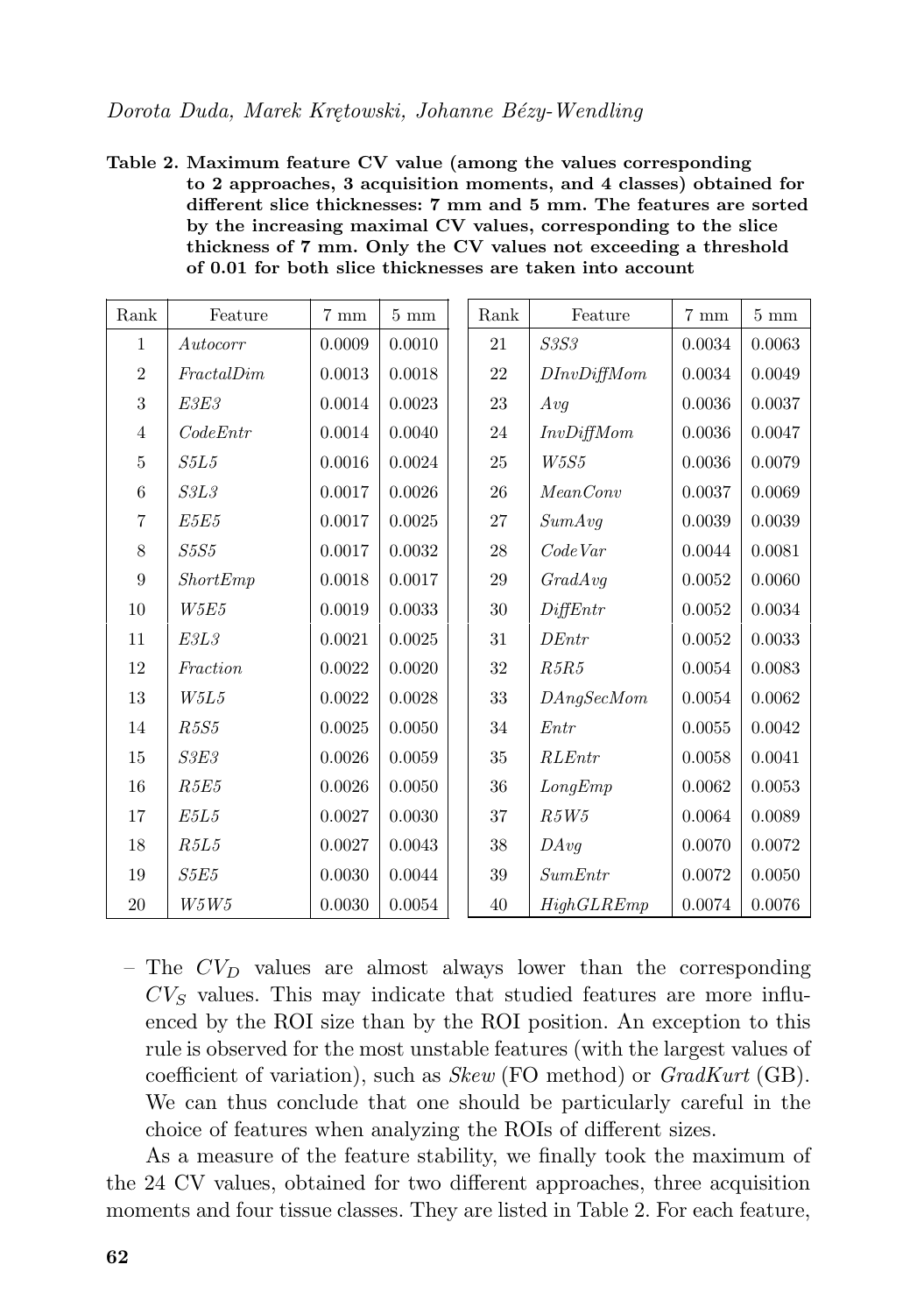- *A Computer-Aided Diagnosis of Liver Tumors Based on Multi-Image...*
- **Table 3. Ranking of features according to their frequency rate [%], obtained with the** *Forward* **searching direction. Superscript indices indicate the corresponding acquisition moment. Only the first 33 features are considered**

| Rank             | Feature                                                      | Frequency |
|------------------|--------------------------------------------------------------|-----------|
| 1                | $Avg^{(A)}$                                                  | 3.94      |
| $\overline{2}$   | $R5S5^{\rm (P)}$                                             | 3.54      |
| 3                | $SumAvg^{(W)}$                                               | 3.27      |
| $\overline{4}$   | LongEmp <sup>(A)</sup>                                       | 3.07      |
| 5                | HighGLREmp <sup>(A)</sup>                                    | 2.67      |
| $\,6$            | SumAvg <sup>(A)</sup>                                        | 2.60      |
| $\overline{7}$   | $HighGLREmp^{(\mathrm{W})}$                                  | 2.54      |
| 8                | $Avg^{(\mathrm{W})}$                                         | 2.47      |
| $\boldsymbol{9}$ | $R5S5^{\rm (W)}$                                             | 1.94      |
| $10 - 11$        | $Avg^{(P)}$ , $SumAvg^{(P)}$                                 | 1.87      |
| 12               | HighGLREmp <sup>(P)</sup>                                    | 1.67      |
| 13               | $SSS^{(A)}$                                                  | 1.60      |
| 14               | $R5E5^{\rm (P)}$                                             | 1.40      |
| $15 - 17$        | $W5S5^{(W)}$ , ShortEmp <sup>(A)</sup> , R5S5 <sup>(A)</sup> | 1.34      |
| $18 - 19$        | $R5E5^{(W)}$ , Fraction <sup>(A)</sup>                       | 1.27      |
| $20 - 21$        | $R5E5(A), R5L5(P)$                                           | 1.20      |
| $22 - 25$        | $W5W5^{(W)}, W5W5^{(A)}, RLEntr(P), S3E3^{(W)}$              | 1.13      |
| 26               | ${\cal E}ntr^{\rm (W)}$                                      | 1.00      |
| $27 - 33$        | $ShortEmp^{(W)}, S555^{(W)}, MeanConv^{(A)},$                | 0.93      |
|                  | $Fraction^{(P)}, R5R5^{(P)}, SumEnt^{(A)}, E3E3^{(P)}$       |           |

the maximum CV value was found separately for two different slice thicknesses: 7 mm and 5 mm. Only the most stable features (with the CV not greater than a fixed threshold, 0.01, for both slice thicknesses) are included in the table.

For most of the features, the greater stability (expressed in the lower maximal value of the coefficient of variation) can be observed for thicker slices – those with a thickness of 7 mm. An exception to this rule can be found for the majority of RLM features (*ShortEmp*, *Fraction*, *RLEntr*, *LongEmp*) and for the different measures of texture entropy: *Entr*, *Diff-Entr*, *SumEntr* (COM method), *DEntr* (GLDM). When the slice thickness diminishes, smaller and smaller details in the vascular structure became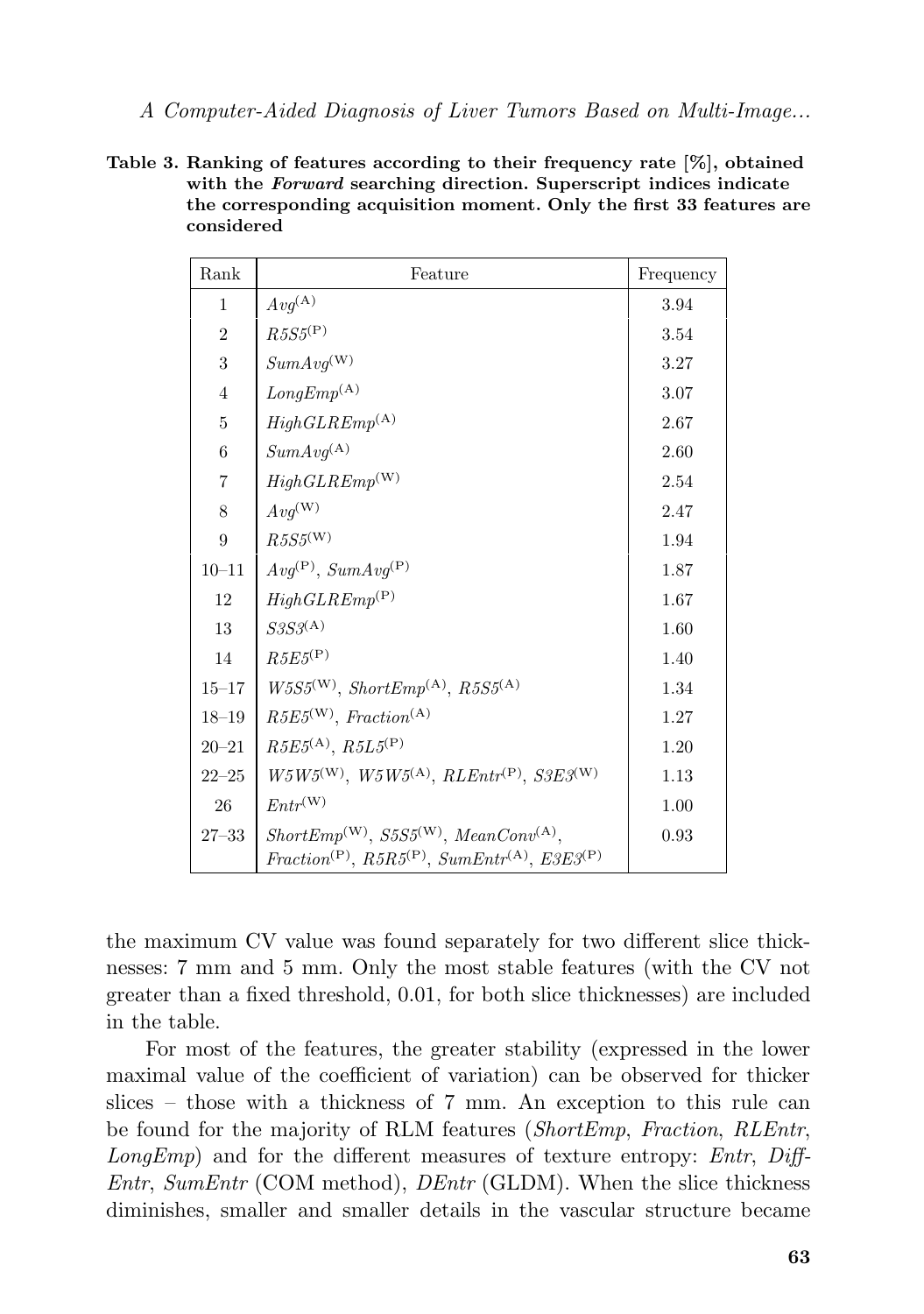*Dorota Duda, Marek Krętowski, Johanne B´ezy-Wendling*

**Table 4. Ranking of features according to their frequency rate [%], obtained with the** *Backward* **searching direction. Superscript indices indicate the corresponding acquisition moment. Only the first 32 features are considered**

| Rank           | Feature                                                                                | Frequency |
|----------------|----------------------------------------------------------------------------------------|-----------|
| $\mathbf{1}$   | $HighGLREmp^{(P)}$                                                                     | 1.46      |
| $\overline{2}$ | $R5R5^{\rm (P)}$                                                                       | 1.43      |
| 3              | $High GLREmp^{(\mathbf{W})}$                                                           | 1.33      |
| $4 - 6$        | $RLEntropy^{(P)}$ , $R5L5^{(P)}$ , $CodeEntry^{(W)}$                                   | 1.30      |
| $\overline{7}$ | FractalDim <sup>(A)</sup>                                                              | 1.29      |
| 8              | $SumAvg^{(W)}$                                                                         | 1.25      |
| $9 - 10$       | $R5W5^{(P)}$ , $DInvDiffMom^{(P)}$                                                     | 1.19      |
| $11 - 12$      | $S5E5(A)$ , $SumAvg(A)$                                                                | 1.18      |
| 13             | $SSS^{(P)}$                                                                            | 1.14      |
| $14 - 18$      | $High GLREmp(A), FractalDim(P), SumAvg(P),$<br>$CodeEntry(P), DEntr(P)$                | 1.13      |
| $19 - 20$      | $Autocorr^{(A)}, \, Avg^{(P)}$                                                         | 1.11      |
| 21             | RLEntr <sup>(A)</sup>                                                                  | 1.10      |
| $22 - 24$      | $S5E5^{(W)}$ , $Avg^{(A)}$ , $SumEntr^{(P)}$                                           | 1.08      |
| $25 - 26$      | $LongEmp^{(A)}, CodeEntr^{(A)}$                                                        | 1.07      |
| $27 - 30$      | $Avg^{(W)}$ , FractalDim <sup>(W)</sup> , SumEntr <sup>(A)</sup> , S3S3 <sup>(A)</sup> | 1.03      |
| $31 - 32$      | $W5S5^{(A)}, R5S5^{(P)}$                                                               | 0.99      |

perceptible in the image. Its texture becomes more and more varied, and its "disorder" increases.

In the next experiment (selection of a subset of features ensuring the best possible classification accuracy), we used only the most stable 40 features (Table 2).

In the case of the *Forward* searching direction, the minimum number of selected features was  $7$ , the maximum  $-30$ , and the average number was about 15. The features corresponding to the arterial phase were slightly more frequently selected. On average, they represented 35.45% of the selected features. The features corresponding to the portal phase, with the frequency of 31.98%, followed.

An application of the *Backward* direction resulted in more numerous subsets of selected features. They included between 45 and 91 features. The average number of features was about 64. In this case, the percentages of features corresponding to each acquisition moment were almost similar.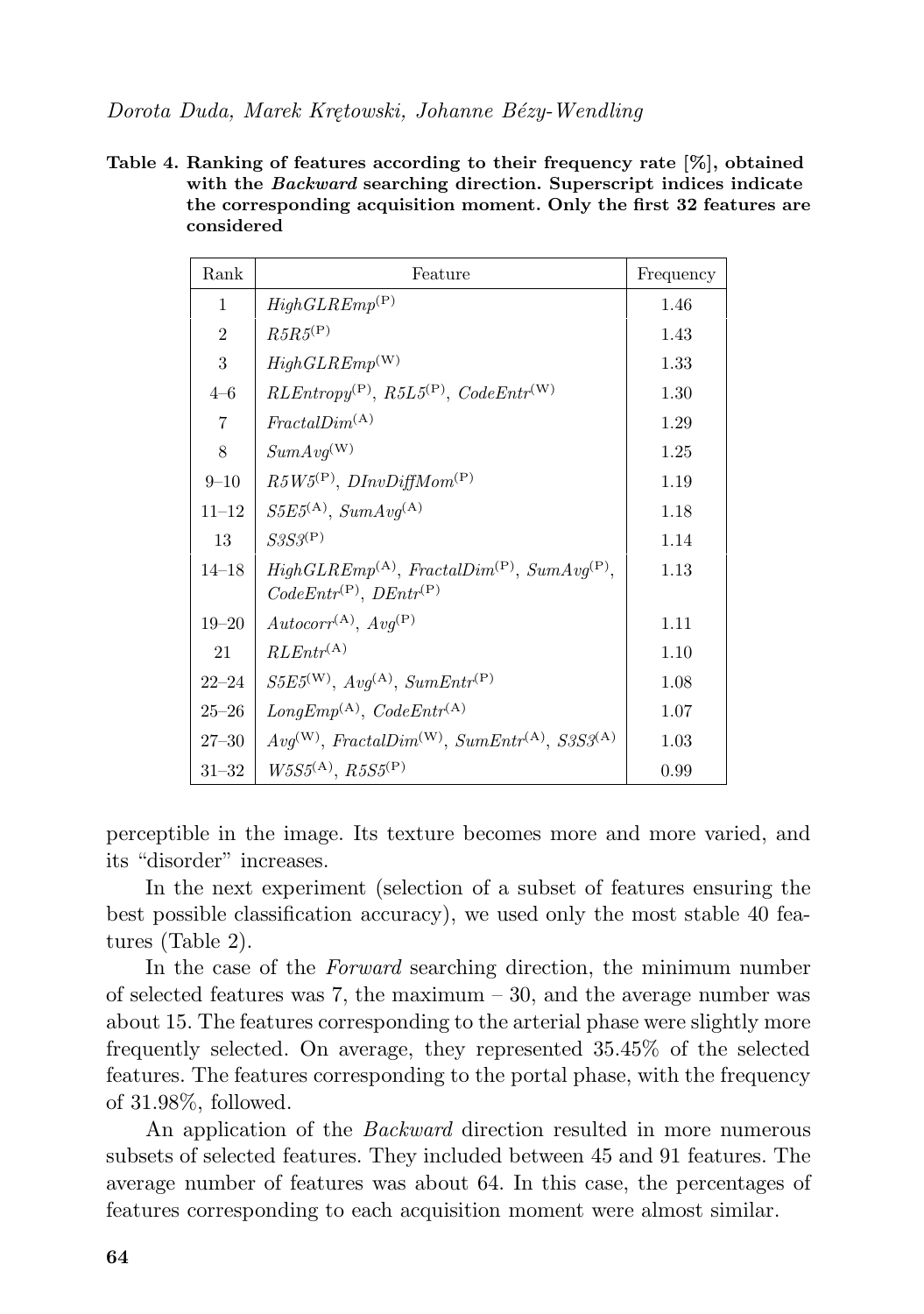

**Figure 3. Classification accuracy (with standard deviation) obtained with different numbers of the most frequently selected features with** *Forward* **direction**

The ranking of features, according to their incidence frequency in the entire selection experiment is presented in Tables 3 and 4, for the *Forward* and the *Backward* directions, respectively. For each feature name, superscript indices indicate the corresponding acquisition moment: without contrast  $(W)$ , arterial phase  $(A)$ , or portal phase  $(P)$ . The rankings take into account only a certain number of the best features. In the next experiment, we will see that with such a number of features, it is possible to achieve the highest possible classification accuracy.

Figures 3 and 4 show the classification accuracy obtained for different numbers of first features taken from the rankings presented in Table 3 (concerning the *Forward* direction), and Table 4 (*Backward* direction).

From Figure 3, we can notice that the use of 26 features, most frequently selected with the *Forward* searching direction (Table 3), leads to the correct recognition of 90.71% of the observations. Even if the best possible result (91.10%) is obtained for a set of 69 features, using such a "better" and larger set of features might not be necessary. Taking into account the standard deviations (approximately 2.50%), we can conclude, that the improvement achieved in this case (0.39%) is not significant.

We can also observe that the 26 most selected features derive from only 4 extraction methods: LTE, RLM, COM, and FO (12, 7, 4, and 3 features, respectively). The most represented acquisition moment is, in this case, the arterial phase (10 of 26 features), then follows the no-contrast phase (9 features) and the arterial phase (7 features).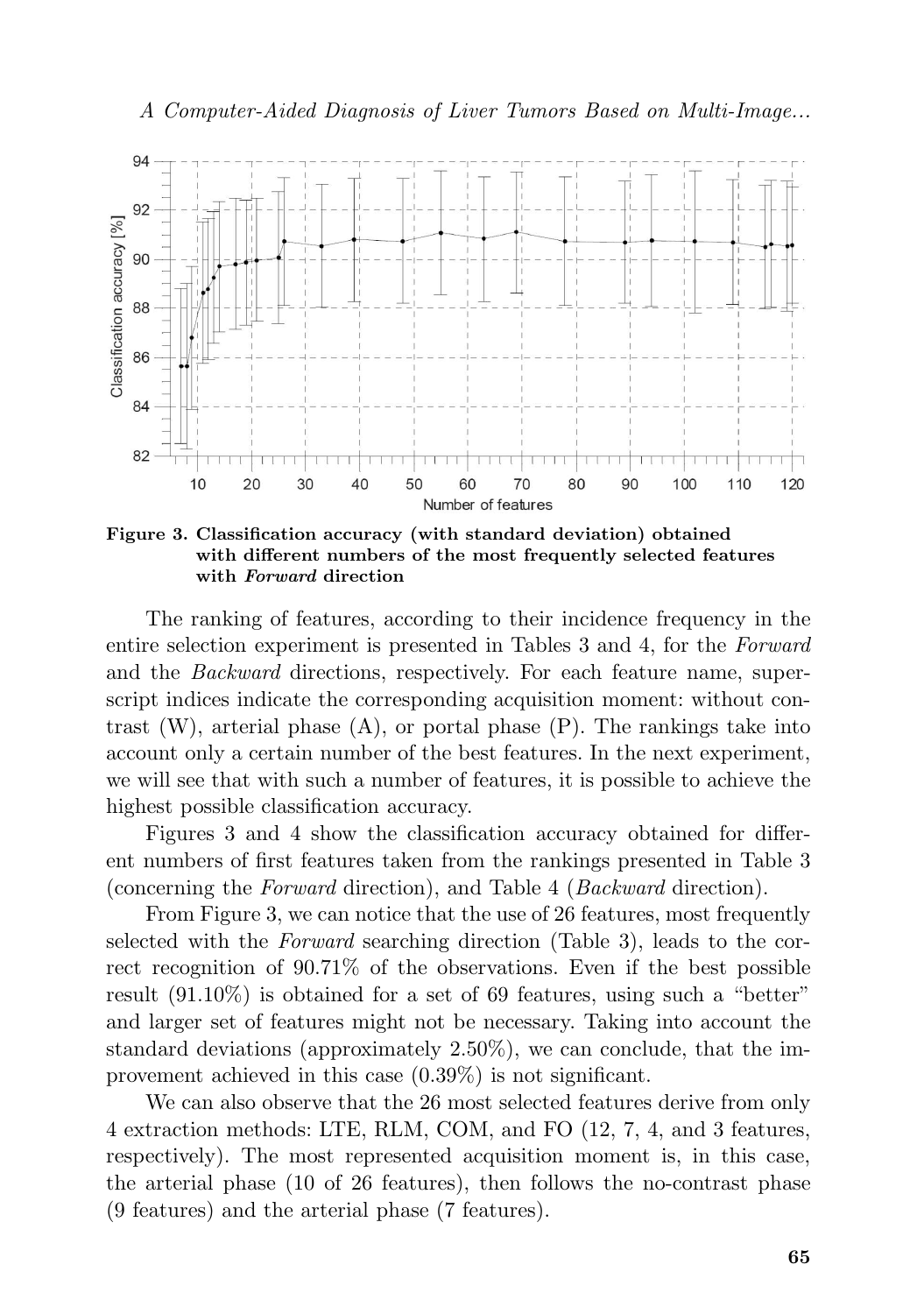*Dorota Duda, Marek Krętowski, Johanne B´ezy-Wendling*



**Figure 4. Classification accuracy (with standard deviation) obtained with different numbers of the most frequently selected features with** *Backward* **direction**

In the case of the features most frequently selected with the *Backward* direction (Table 4, Figure 4), the classification accuracy exceeds 90% even with 12 features. The classification results do not change significantly even when more and more features are considered. The best result (91.15% with a standard deviation of 2.49%) is now obtained with the set of 74 features.

This time, the set of the most frequently selected features includes features obtained from the 6 extraction methods: LTE (4 features), RLM (3 features), COM (2 features), GLDM, FB, and TFC (one feature for each of the last three methods). The features corresponding to the portal phase acquisition are more numerously represented in this set. They constitute half of the set. Each of the remaining acquisitions (no-contrast, and the arterial phase one) is represented by 3 features.

For comparison, the classification accuracy obtained with the set of all the  $3 \cdot 61 = 183$  features (including the unstable features, and dependent on ROI size) was 88.94%.

## **Conclusions and Future Work**

In this paper, an image-based CAD system was presented. The advantage of the system is its ability to analyze a triplet of images simultaneously. Each image in a triplet visualizes the same liver slice, and corresponds to a different moment of contrast media propagation. The first one is taken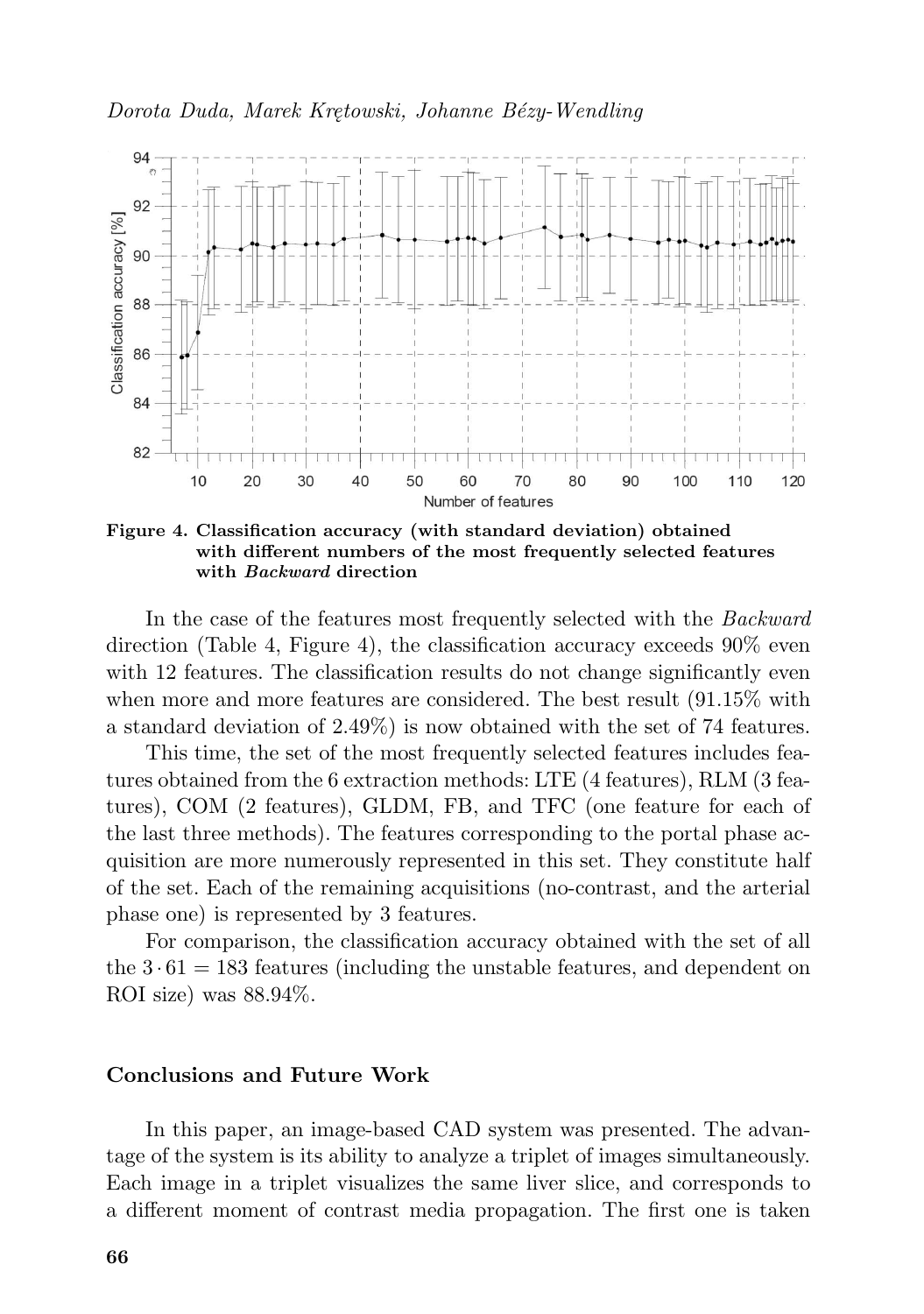without contrast, the second – in the arterial phase, and the third – in the portal phase. At first, the liver texture in each acquisition moment is characterized. Afterwards – features corresponding to the three acquisition moments are united in one multiphase vector. Thus, the texture evolution over the contrast media propagation is characterized.

The study focused on a choice of the best texture features for description of triplets of textures. 61 features were tested for each of the three acquisition moments (183 features in total). At the first step,  $3 \cdot 21$  features that were unstable or dependent on the ROI size were excluded. Then  $3 \cdot 40 = 120$  remaining features, united in triphase vectors, were subjected to a selection. The classification experiments showed that a small set of the most frequently selected features (composed of 26 or even 12 features) is able to ensure the classification accuracy that is comparable to, or even better than, the accuracy achieved by using all of the 120 features. The features corresponding to each acquisition moment were different.

In the future, we plan to search for the features that are independent on the image resolution (or on the reconstruction diameter). It seems that it would also be interesting to apply a similar method of multiphase texture characterization for other classification tasks, wherever the organ is visualized repeatedly, each time under different acquisition conditions.

### **Acknowledgements**

We thank Dr. Yann Roland, Dr. Andre Carsin, and Dr. Damien Olivie for their medical contribution to this study. This work was supported by the grant S/WI/2/2013 from Bialystok University of Technology.

### R E F E R E N C E S

- Bilello, M., Gokturk, S. B., Desser, T., Napel, S., Jeffrey, R. B., & Beaulieu, C. F. (2004). Automatic detection and classification of hypodense hepatic lesions on contrast-enhanced venous-phase CT. *Med. Phys.*, 31(9), 2584–2593. DOI: 10.1118/1.1782674.
- Bruno, A., Collorec, R., Bezy-Wendling, J., Reuze, P., & Rolland, Y. (1997). Texture analysis in medical imaging. In C. Roux & J.-L. Coatrieux (Eds.), *Contemporary perspectives in three-dimensional biomedical imaging* (pp. 133– 164). Amsterdam, Netherlands: IOS Press. DOI: 10.3233/978-1-60750-874- 8-133.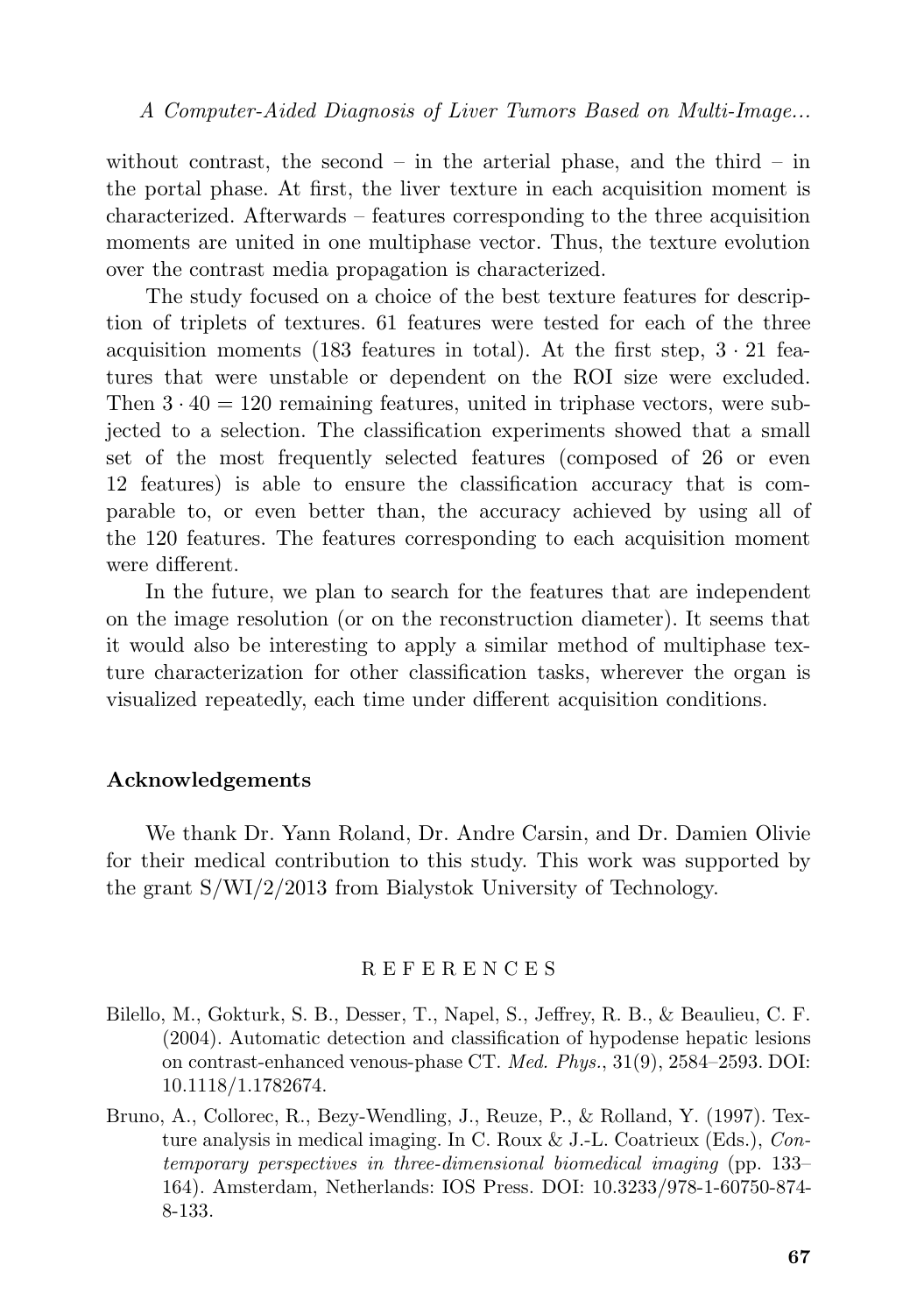*Dorota Duda, Marek Krętowski, Johanne B´ezy-Wendling*

- Chen, C.-C., DaPonte, J., & Fox, M. (1989). Fractal feature analysis and classification in medical imaging. *IEEE Trans. Med. Imag.*, 8(2), 133–142. DOI: 10.1109/42.24861.
- Chen, E.-L., choo Chung, P., Chen, C.-L., Tsai, H.-M., & Chang, C.-I. (1998). An automatic diagnostic system for CT liver image classification. *IEEE Trans. Biomed. Eng.*, 45(6), 783–794. DOI: 10.1109/10.678613.
- Chu, A., Sehgal, C., & Greenleaf, J. (1990). Use of gray value distribution of run lengths for texture analysis. *Pattern Recog. Lett.*, 11(6), 415–419. DOI: 10.1016/0167-8655(90)90112-F.
- Duda, D., Kretowski, M., & Bezy-Wendling, J. (2004). Texture-based classification of hepatic primary tumors in multiphase CT. In C. Barillot, D. Haynor, & P. Hellier (Eds.), *Medical Image Computing and Computer-Assisted Intervention – MICCAI'2004* (Vol. 3217, pp. 1050–1051 Part II). Springer Berlin Heidelberg. DOI: 10.1007/978-3-540-30136-3 133.
- Duda, D., Kretowski, M., & Bezy-Wendling, J. (2006). Texture characterization for hepatic tumor recognition in multiphase CT. *Biocybern. Biomed. Eng.*, 26(4), 15–24. Retrieved July 31, 2013, from http://www.ibib.waw.pl/bbe/ bbefulltext/BBE 26 4 015 FT.pdf.
- Freund, Y., & Schapire, R. E. (1997). A decision-theoretic generalization of online learning and an application to boosting. *J. Comput. Syst. Sci.*, 55(1), 119–139. DOI: 10.1006/jcss.1997.1504.
- Galloway, M. M. (1975). Texture analysis using gray level run lengths. *Comput. Graph. Image Process.*, 4(2), 172–179. DOI: 10.1016/S0146-664X(75)80008-6.
- Gletsos, M., Mougiakakou, S., Matsopoulos, G., Nikita, K., Nikita, A., & Kelekis, D. (2003). A computer-aided diagnostic system to characterize CT focal liver lesions: design and optimization of a neural network classifier. *IEEE Trans. Inf. Technol. Biomed.*, 7(3), 153–162. DOI: 10.1109/TITB.2003.813793.
- Gonzalez, R. C., & Woods, R. E. (2002). *Digital image processing* (2nd ed.). Boston, MA, USA: Addison-Wesley Longman Publishing Co., Inc.
- Hall, M., Frank, E., Holmes, G., Pfahringer, B., Reutemann, P., & Witten, I. H. (2009). The WEKA data mining software: an update. *SIGKDD Explor. Newsl.*, 11(1), 10–18. DOI: 10.1145/1656274.1656278.
- Haralick, R., Shanmugam, K., & Dinstein, I. (1973). Textural features for image classification. *IEEE Trans. Syst. Man Cybern.*, *SMC-*3(6), 610–621. DOI: 10.1109/TSMC.1973.4309314.
- Horng, M.-H., Sun, Y.-N., & Lin, X.-Z. (1996). Texture feature coding method for classification of liver sonography. In B. Buxton  $\&$  R. Cipolla (Eds.), *Computer Vision – ECCV'96* (Vol. 1064, pp. 209–218 Part I). Springer Berlin Heidelberg. DOI: 10.1007/BFb0015537.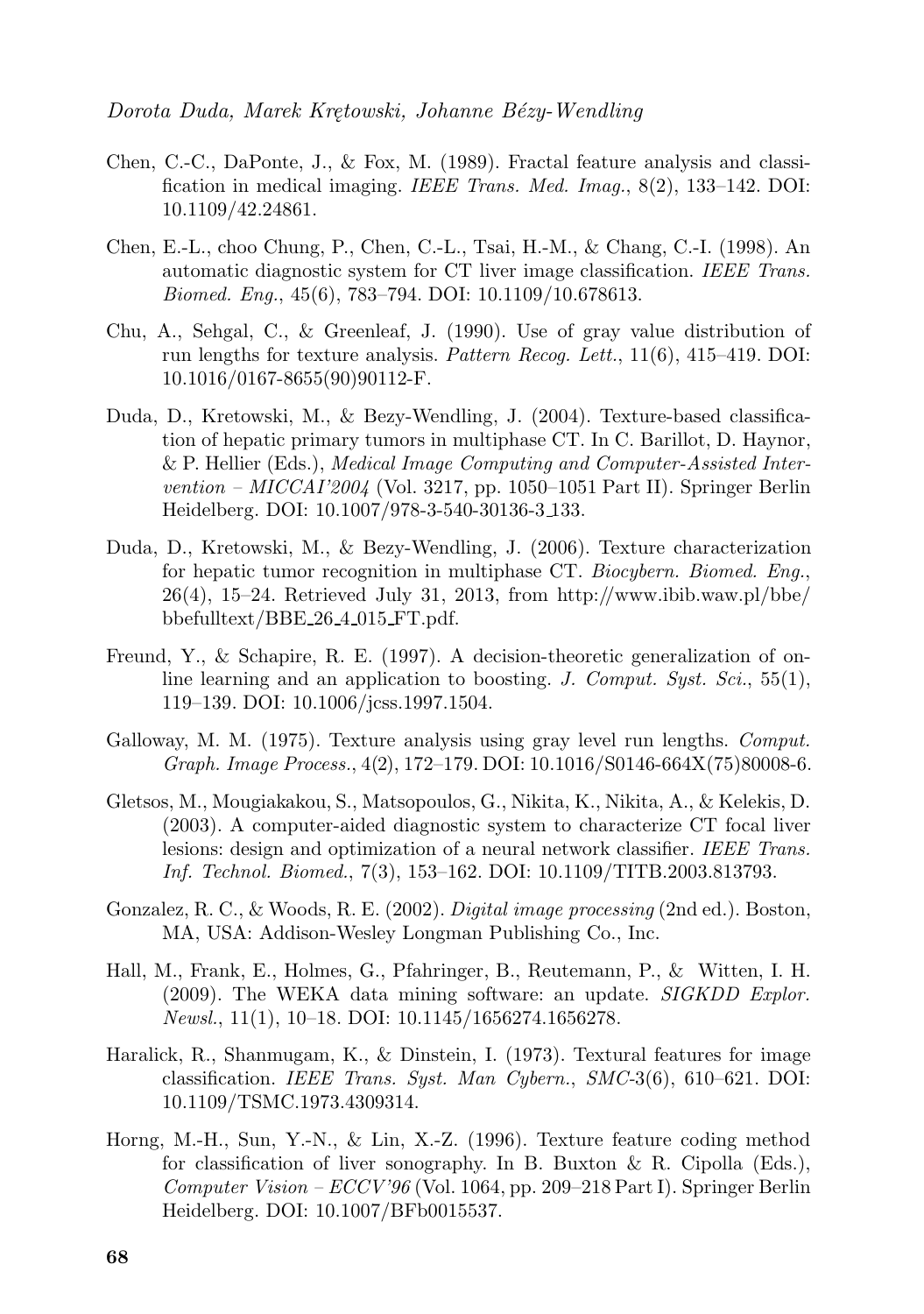- Husain, S., & Shigeru, E. (2000). Use of neural networks for feature based recognition of liver region on CT images. In *Neural Networks for Signal Processing X, 2000. Proceedings of the 2000 IEEE Signal Processing Society Workshop*, 11–13 December 2000. (Vol. 2, pp. 831–840). New York, USA: The IEEE, Inc. DOI: 10.1109/NNSP.2000.890163.
- Jemal, A., Bray, F., Center, M. M., Ferlay, J., Ward, E., & Forman, D. (2011). Global cancer statistics. *CA: A Cancer J. Clin.*, 61(2), 69–90. DOI: 10.3322/ caac.20107.
- Lambrou, T., Linney, A. D., & Todd-Pokropek, A. (2006). Wavelet transform analysis and classification of the liver from computed tomography datasets. In *Proceedings of the 6th International IEEE EMBS Special Topic Conference*. 26–28 October 2006. Retrieved July 31, 2013, from http://medlab.cs.uoi.gr/itab2006/proceedings/medicalimaging/107.pdf.
- Laws, K. I. (1980). *Textured image segmentation*. Unpublished doctoral dissertation, University of Southern California, Los Angeles, California, USA.
- Mala, K., Sadasivam, V., & Alagappan, S. (2006). Neural network based texture analysis of liver tumor from computed tomography images. *Int. J. Biol.* Life Sci., 2(1), 33–40. Retrieved July 31, 2013, from http://www.waset.org/ journals/ijbls/v2/v2-1-5.pdf.
- Mougiakakou, S., Valavanis, I., Mouravliansky, N., Nikita, K., & Nikita, K. (2009). Diagnosis: a telematics-enabled system for medical image archiving, management, and diagnosis assistance. *IEEE Trans. Instrum. Meas.*, 58(7), 2113– 2120. DOI: 10.1109/TIM.2009.2015538.
- Quatrehomme, A., Millet, I., Hoa, D., Subsol, G., & Puech, W. (2013). Assessing the classification of liver focal lesions by using multi-phase computer tomography scans. In H. Greenspan, H. Muller, & T. Syeda-Mahmood (Eds.), *Medical Content-Based Retrieval for Clinical Decision Support – MCBR-CDS 2012* (Vol. 7723, pp. 80–91). Springer Berlin Heidelberg. DOI: 10.1007/978-3-642- 36678-9 8.
- Quinlan, J. R. (1993). *C4.5: Programs for machine learning*. San Francisco, CA, USA: Morgan Kaufmann Publishers Inc.
- Smutek, D., Shimizu, A., Tesar, L., Kobatake, H., Nawano, S., & Svacina, S. (2006). Automatic internal medicine diagnostics using statistical imaging methods. In *19th IEEE International Symposium on Computer-Based Medical Systems (CBMS'2006)*, 22–23 June 2006 (pp. 405–412). Los Alamitos, California, USA: The IEEE Computer Society Press. DOI: 10.1109/CBMS.2006.56.
- Stoitsis, J., Valavanis, I., Mougiakakou, S. G., Golemati, S., Nikita, A., & Nikita, K. S. (2006). Computer aided diagnosis based on medical image processing and artificial intelligence methods. *Nucl. Instrum. Methods Phys. Res., Sect. A*, 569(2), 591–595. DOI: 10.1016/j.nima.2006.08.134.